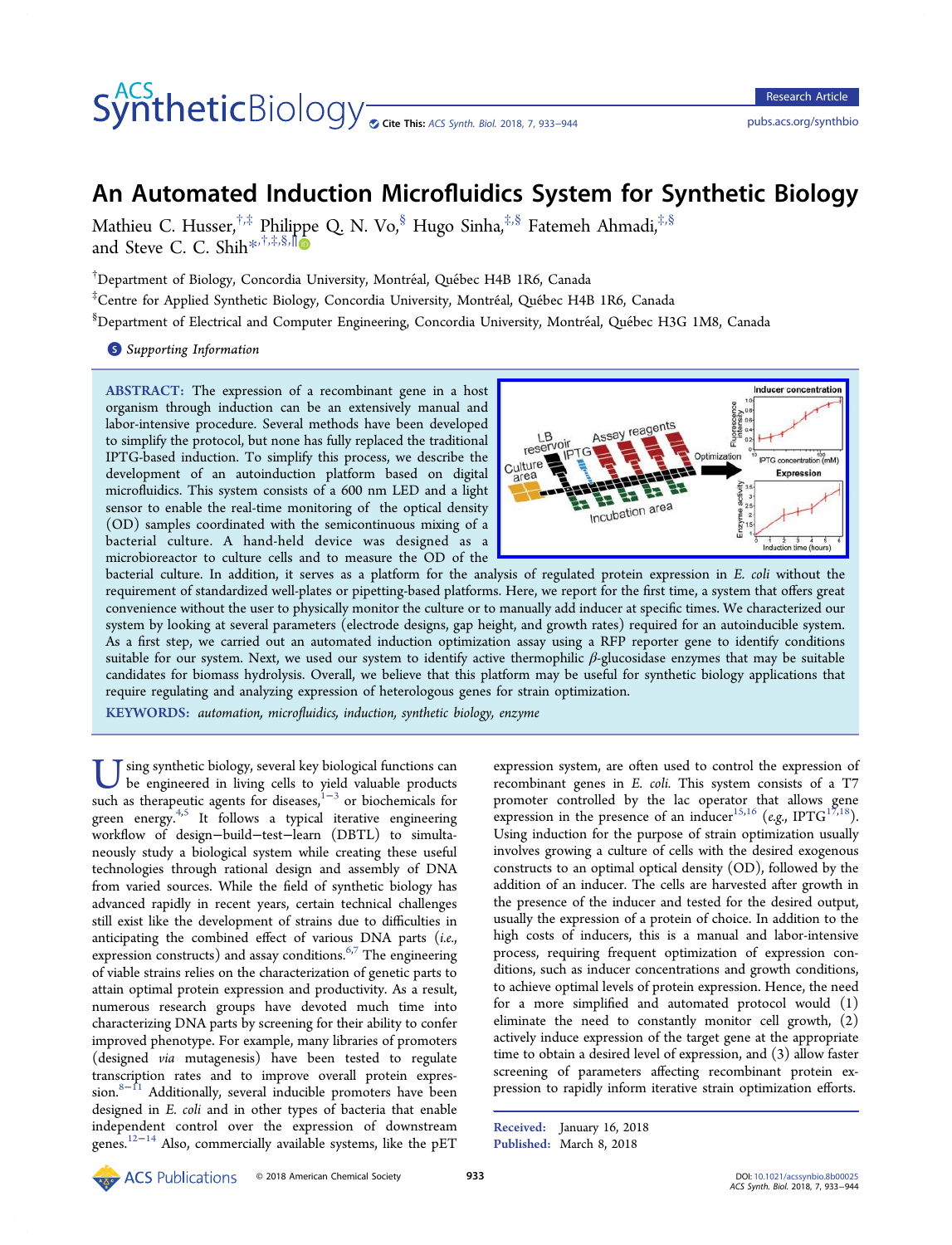<span id="page-1-0"></span>A common practice to automate the expression of genes is to use an auto- or self-inducing system.[19](#page-10-0)−[24](#page-10-0) Autoinducible systems allow the culture to increase in density before induction of recombinant proteins since these systems are regulated by endogenous or induced metabolic changes during the growth. As opposed to IPTG-based manual induction methods, the autoinducing systems do not require monitoring of culture density and reduce the chances of contamination. Although improving upon the induction protocol, the autoinduction protocol removes the capability of control—*i.e.*, not knowing the cell density and the relative amounts of nutrient sources to induce protein expression. The inability to control these factors using autoinduction often leads to higher levels of target protein per volume of culture than standard approaches, which could cause a high metabolic burden and inhibit cell metabolism and growth and therefore critical to the outcome of protein expression.<sup>[25](#page-10-0)</sup> Furthermore, the autoinducing system does not optimize or provide analysis of protein expression. Therefore, a technology that allows the flexibility of time and quantity of induction while simultaneously providing automation to monitor cell density and screening/analysis of different parameters that affect recombinant protein expression, may be a suitable alternative for controlling and improving protein yields.

Recently, a technology called microfluidics has been developed to miniaturize chemical and biological processes onto hand-held devices. Microfluidics have numerous advantages: reduction in volumes (1000× compared to bench techniques), high-throughput processing, and potential to automate fluidic processes. It has been applied to a host of applications such as cell-based monitoring, point-of-care diagnostics, and synthetic biology.[26](#page-10-0)−[30](#page-10-0) Traditionally, these devices have streams of  $\mu$ L-fluid flowing inside a micron-sized channel. An alternative to microchannels is digital microfluidics (DMF),[31](#page-10-0)−[33](#page-10-0) that uses an array of electrodes fabricated on a chip such that nL (or pL-range) volume droplets can be manipulated on the device. The versatility of DMF enables control over the droplets—dispensing, splitting, merging, and moving droplet operations—and therefore is a natural fit for automating fluid handling operations related to synthetic biology since it has the capability of integrating and automating the DBTL cycle into a coherent whole. $34-36$  $34-36$  $34-36$ 

Here, we have designed the first automated induction microfluidics system (AIMS) for synthetic biology to provide a platform that will optimize and analyze parameters affecting expression of proteins. Our system encompasses three components: (1) a DMF platform to culture and to induce biological cells and to analyze protein expression, (2) an automation system to drive droplet movement on the DMF device, and (3) an absorbance reader to monitor the optical density (OD) of the cells. This new technique is automated such that cell culture, OD monitoring and measurement, induction, and testing protein expression are all conducted on chip without manual intervention. This system also presents additional advantages for gene expression protocols as it minimizes chances for cross-contamination, presents greater control over experimental conditions, allows additional cultures to be induced simultaneously, and reduces significant costs for inducers (like IPTG) by minimizing the volumes required for induction. Although AIMS is built for IPTG-based induction to facilitate OD monitoring, it can be used with other inducible systems<sup>[37](#page-10-0)</sup> or autoinducible expression system<sup>[22](#page-10-0)</sup> (e.g., automating all fluidic operations to control conditions for protein

expression without the need of an inducer). Below, we describe a proof-of-principle implementation of an automated workflow to test a variety of induction conditions to determine the levels of protein expression of a red-fluorescent protein (RFP) gene. We also demonstrate the utility and versatility of the AIMS by testing the activity of key  $\beta$ -glucosidase (BGL) genes from Thermomicrobium roseum, Thermobaculum terrenum, and Rhodothermus marinus<sup>[38](#page-10-0)</sup> that may be useful in biomass hydrolysis for biofuel production.

#### ■ MATERIALS AND METHODS

Reagents and Materials. All general-use reagents were purchased from Sigma, unless specified otherwise. E. coli DH5 $\alpha$ and BL21(DE3) strains and original pET16b vectors were generously donated from Dr. Vincent Martin. Strain and plasmids used for this study are shown in Table S1 (Genbank sequence files provided in [Supporting Information;](http://pubs.acs.org/doi/suppl/10.1021/acssynbio.8b00025/suppl_file/sb8b00025_si_003.zip) plasmids also made available from Addgene and ACS Synthetic Biology registry). Miniprep kits (cat no. BS413) and gel extraction kits (cat no. BS354) were purchased from BioBasic (Amherst, NY). β-glucosidase substrate 4-methylumbelliferyl β-D-glucopyranoside (MUG) was purchased from Carbosynth (cat no. EM05983, San Diego, CA).

Microfluidics device fabrication reagents and supplies included chromium coated with S1811 photoresist on glass slides from Telic (Valencia, CA), indium tin oxide (ITO) coated glass slides,  $R_S = 15-25 \Omega$  (cat no. CG-61IN-S207, Delta Technologies, Loveland CO), FluoroPel PFC1601 V from Cytonix LLC (Beltsville, MD), MF-321 positive photoresist developer from Rohm and Haas (Marlborough, MA), CR-4 chromium etchant from OM Group (Cleveland, OH), and AZ-300T photoresist stripper from AZ Electronic Materials (Somerville, NJ). Transparency masks for device fabrication were printed from CADArt (Bandon, OR) and polylactic acid (PLA) material for 3D printing were purchased from 3Dshop (Mississauga, ON, Canada).

Plasmid Preparation and Transformation. The gene sequence for the reporter red fluorescence protein (RFP) was obtained from the iGEM registry (BBa E1010) and the  $\beta$ glucosidase genes (BGL) from Thermomicrobium roseum (BGL1, GenBank accession number YP\_002522957.1), Thermobaculum terrenum (BGL2, GenBank accession number WP\_041425608.1), and Rhodothermus marinus DSM4252 (BGL3, GenBank accession number WP\_012844561.1). BGL1 was synthesized by IDT (Coralville, IA) as a linear DNA fragment, and BGL2 and BGL3 were synthesized by Gen9 (now Ginkgo Bioworks). These genes were used for amplification by PCR (see [Table S2](http://pubs.acs.org/doi/suppl/10.1021/acssynbio.8b00025/suppl_file/sb8b00025_si_001.pdf) for primer sequences). Individual PCR reactions consisted of 10  $\mu$ L 5X Phusion buffer, 1 μL dimethyl sulfoxide (DMSO), 20 ng template DNA, individual dNTPs and primers to a final concentration of 200  $\mu$ M and 0.5  $\mu$ M each, 0.5  $\mu$ L Phusion polymerase and distilled water up to 50  $\mu$ L. The following PCR thermocycling conditions were used: initial denaturation at 98 °C for 30 s followed by 35 cycles of denaturation at 98 °C for 10 s, annealing at 55 °C for 30 s and extension at 72 °C for 30 s/kb, and a final extension step at 72 °C for 10 min. PCR products were loaded into a 0.8% agarose gel in TAE buffer and resolved at 130 V for 30 min. The corresponding bands from a gel [\(Figure S2](http://pubs.acs.org/doi/suppl/10.1021/acssynbio.8b00025/suppl_file/sb8b00025_si_001.pdf)) were extracted using a gel extraction kit. The recovered DNA was digested using XbaI and BamHI restriction enzymes (Thermo, Waltham, MA) for 4 h at 37 °C and ligated into a pET16b expression vector that contains a T7 promoter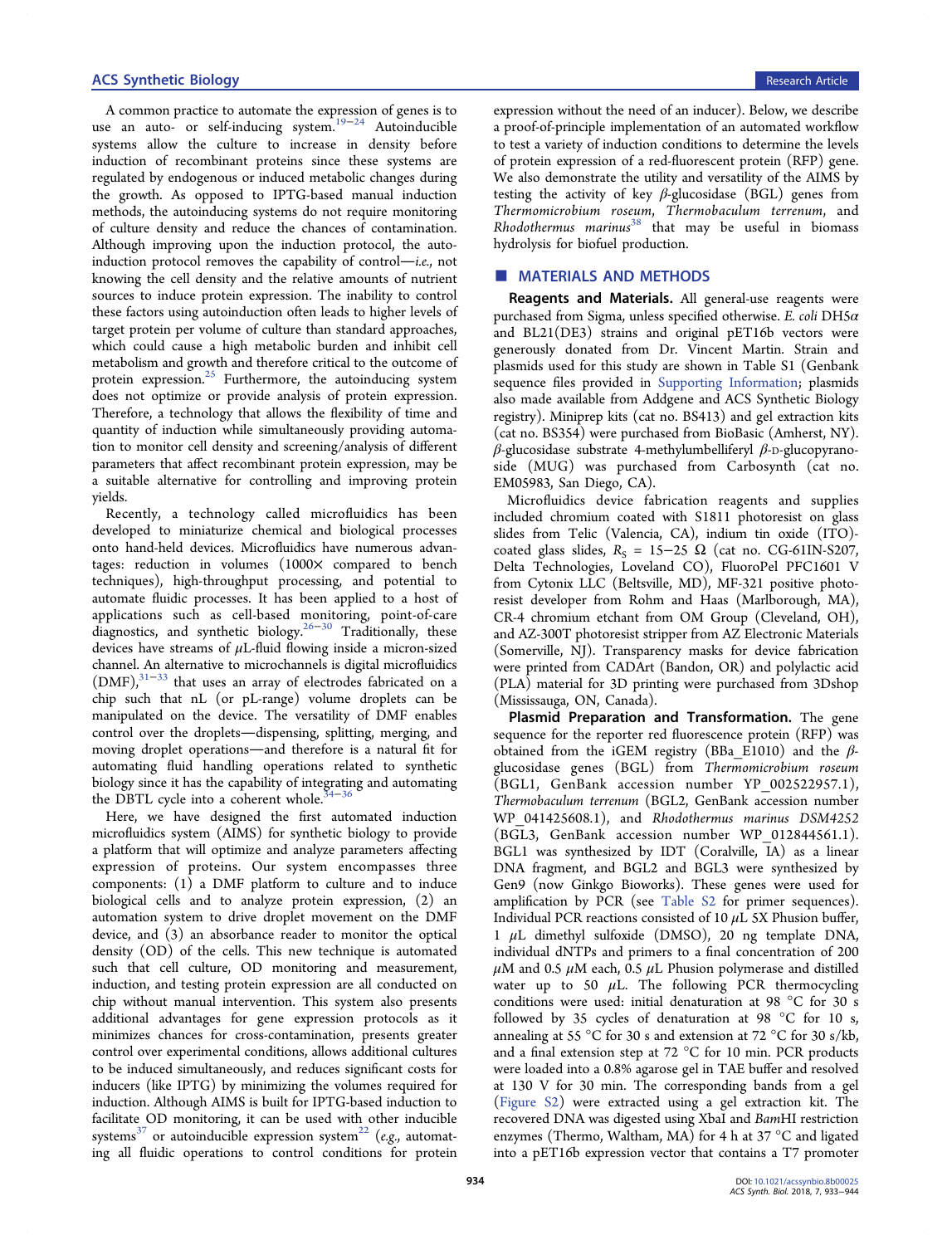<span id="page-2-0"></span>

Figure 1. Automated Induction Microfluidics System (AIMS). (A) The schematic illustrates the relationships between the function generator and amplifier, the control board bearing the solid state switches for high voltage, the Arduino Uno, the pogo pin board and the DMF device. Low voltage signals (5 V DC) are delivered to the Arduino to activate the switches on the control board to deliver high voltage (∼100 V<sub>RMS</sub>) to the DMF device via pogo pins. To automate cell culture, induction, and analysis of protein expression, user programs a droplet movement sequence by clicking on the graphical user interface to initiate droplet movement. (B) Schematic of the device. A cell culture area bearing four square electrodes (4.5 × 4.5 mm each) are used to semicontinuously mix the mother culture droplet. To monitor OD, the mother droplet is extended to the absorbance reading electrode (bottom, expanded view). If the OD reading surpasses the threshold, a droplet of IPTG is dispensed and mixed with a daughter droplet. Next, this will start one of two programs: concentration or time-course which will initiate droplet movement sequences and start incubation in the assay regions.

and lacI coding sequence using T4 ligase (Thermo, Waltham, MA) for 1 h at room temperature (see [Figure S3](http://pubs.acs.org/doi/suppl/10.1021/acssynbio.8b00025/suppl_file/sb8b00025_si_001.pdf) for plasmid map). For transformation, 100  $\mu$ L of thawed competent cells were mixed with 100 ng of the ligation product and placed on ice. This mixture was heat-shocked at 42 °C for 45 s after which cells were placed on ice for 1 min for recovery. 900  $\mu$ L of LB media were added to each transformation mixture and the cells were incubated at 37 °C for 1 h. 200  $\mu$ L of the final mixture were plated onto selective LB agar plates containing 100  $\mu$ g/ mL ampicillin (Amp) and incubated at 37 °C overnight. Single colonies were picked the following day and inoculated into 5 mL of LB Amp overnight. Plasmids containing RFP and BGL genes were extracted from E. coli using a miniprep kit and were digested with XbaI and BamHI and verified on a gel to ensure proper insertion of the genes.

Conventional Benchtop Culture, Induction, and **Expression.** Chemically competent E. coli BL21(DE3) cells were transformed with the expression vector containing the cloned genes for induction. Cultures from single colonies were grown in 5 mL of LB media containing 100  $\mu$ g/mL Amp shaking at 200 rpm with constant 37 °C temperature overnight.

These were diluted to a starter culture of OD 0.1 and grown under the same conditions until they reached an OD of 0.4. An optical density (with replicates) at 600 nm was measured periodically in microcentrifuge tubes on a Varian Cary 50 Bio UV−vis spectrophotometer (Agilent Technologies, Santa Clara, CA). To initiate gene expression, the cultures were induced by adding 1 mM IPTG at OD 0.4 and were incubated under the same conditions for 4 h. Induced cultures were then collected in conical centrifuge tubes and stored at −20 °C for later use.

To obtain a macroscale growth curve, a 150 mL culture was started by diluting an overnight culture carrying an empty pET16b vector to OD 0.1 in selective media. The macroscale culture was incubated at 37 °C with 200 rpm shaking. The flask was taken out every 30 min to measure the optical density of triplicate 1 mL samples. OD was measured at 600 nm on the Varian Cary 50 spectrophotometer. The experiment was carried out until OD reached a plateau, and a growth curve for the macroscale culture was plotted. Since we are culturing cells in Pluronics F-68 on microfluidics, we tested the effects of Pluronics F-68 on bacteria growth and discovered no detrimental effects on their growth [\(Figure S4](http://pubs.acs.org/doi/suppl/10.1021/acssynbio.8b00025/suppl_file/sb8b00025_si_001.pdf)).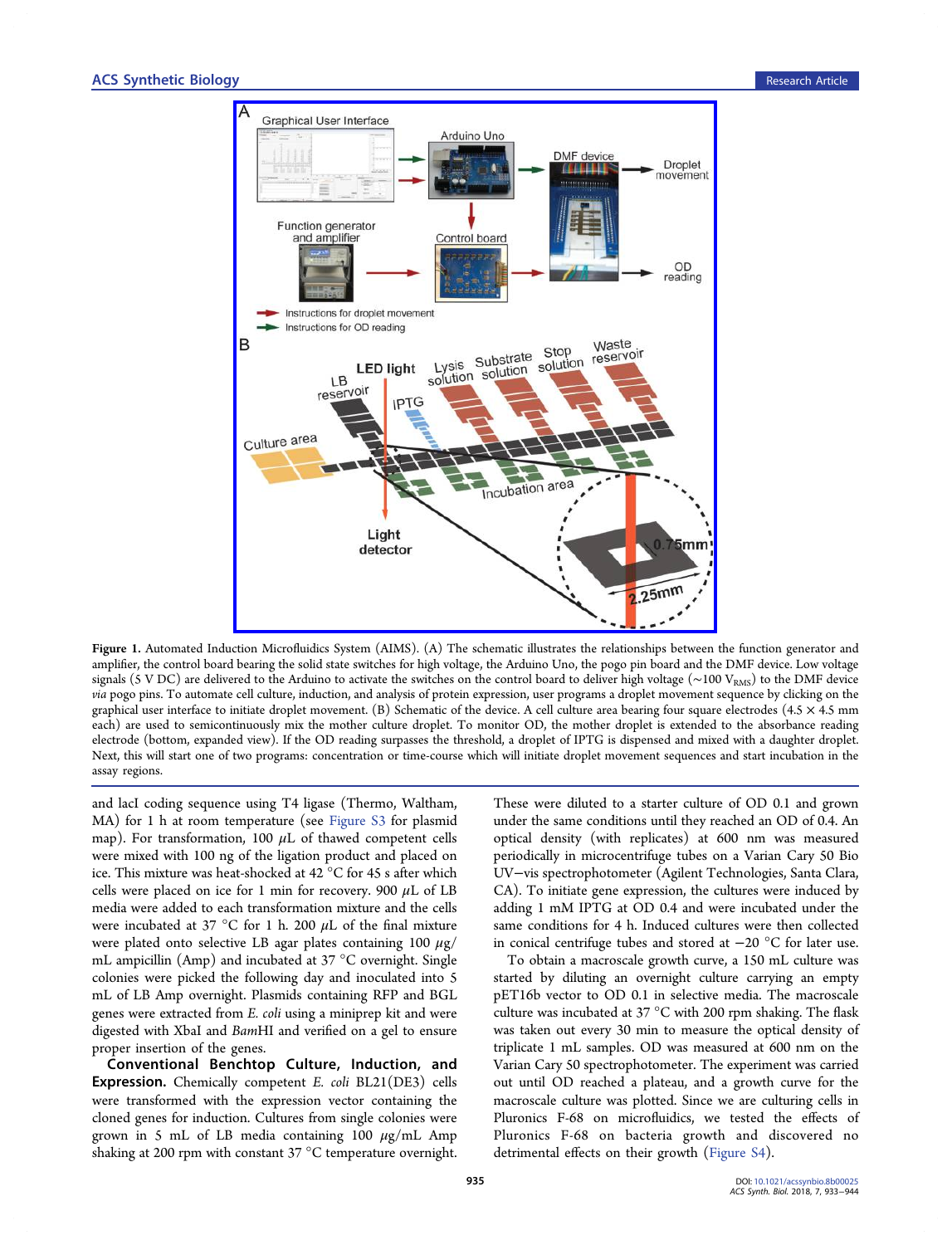<span id="page-3-0"></span>

Figure 2. Sequence of droplet operation using AIMS. Images from a movie of the device in action. In (1) the mother drop was mixed by the AIMS interchanging vertical and horizontal directions. The mother drop was extended and actuated to the absorbance window to measure the OD of the culture. (2) A droplet of IPTG is dispensed and mixed with the mother culture droplet. Five daughter droplets are then dispensed and incubated in the five assay areas. (3) The BGL assay consisted of the successive mixing of the induced culture with a lysis solution, incubation with the MUG substrate, followed by the addition of a stop solution. See Video S1 ([Supporting Information\)](http://pubs.acs.org/doi/suppl/10.1021/acssynbio.8b00025/suppl_file/sb8b00025_si_002.mpg) showing the droplet movement steps for a single-point induction assay.

For inducer concentration optimization macroscale experiments, starter cultures transformed with a RFP plasmid were prepared at OD 0.1 from overnight inoculations. The cultures were grown at 37 °C with shaking and were induced upon reaching OD 0.4. 45 mL of the culture was induced at 200  $\mu$ M and diluted with fresh media to generate the following IPTG concentrations: 200, 133.3, 88.9, 59.3, 40, 26.7, 17.8, and 11.9  $\mu$ M. These subcultures were prepared in triplicates along with a noninduced control and were induced at 37 °C and shaken for 4 h. After induction, 200  $\mu$ L of each culture were loaded onto a 96-well plate and fluorescence at 612 nm was measured with 582 nm excitation on a TECAN Infinite M200 plate reader (Mannedorf, Switzerland) with the settings: gain of 75, 25 flashes and 20  $\mu$ s integration time. The fluorescence intensity with increasing IPTG concentration was plotted on a logarithmic scale to generate a dose−response curve.

Microfluidic Device Fabrication. Devices were designed using AutoCAD 2016 (Autodesk, San Rafael, CA) and fabricated in the Concordia Silicon Microfabrication Lab (ConSIM). The fabrication procedure followed a previous protocol<sup>[39](#page-10-0)</sup> using high resolution 25,400 dpi transparency masks printed by CAD/Art sevices. Briefly, glass substrates precoated with S1811 photoresist (Telic, Valencia, CA) were exposed to UV for 8 s on a Quintel Q-4000 mask aligner (Neutronix Quintel, Morgan Hill, CA) to imprint the transparency masks design. These were developed in MF-321 for 2 min with shaking and rinsing with DI water. Developed slides were then baked at 115 °C for 1 min before etching in CR-4 chromium etchant until the pattern was clearly visible. The remaining photoresist was then removed in AZ-300T stripper for 2 min. After rinsing with DI water and drying, a silane solution comprising deionized water, 2-propanol and (trimethoxysilyl) propyl methacrylate (50:50:1) was added to the devices in a

pyrex dish for 15 min. Devices were primed for dielectric coating with Parylene-C  $(7.2 \mu m)$  in a SCS Labcoter 2 PDS 2010 (Specialty Coating Systems, Indianapolis, IN), and coated with Fluoropel PFC1601 V (Cytonix, Beltsville, MD) in a Laurell spin coater (North Wales, PA) set to 1500 rpm for 30 s with 500 rpm/s acceleration followed by 10 min baking at 180  $^{\circ}C.$ 

Automated Induction Microfluidics System (AIMS). As depicted in [Figure 1A](#page-2-0), the AIMS was combined with other electrical hardware components with in-house software to automate cell culture, induction, and analysis. The AIMS was comprised of a 3D printed top cover with a 600 nm LED (Digikey, Cat no. 1497−1021-ND, Winnipeg, MB) and a bottom holder (see Figure S1 for design and [SI](http://pubs.acs.org/doi/suppl/10.1021/acssynbio.8b00025/suppl_file/sb8b00025_si_001.pdf) for top and bottom holder fabrication) containing a luminosity sensor (TSL2561, Adafruit, New York, NY). To measure optical density, devices are placed in a slot in the bottom holder that is approximately 8 mm below the LED and 4 mm above the lux sensor. Alignment marks were designed on the device and on the bottom holder to align the absorbance window on the device with the lux sensor to minimize fluctuations in the lux measurements. The lux sensor was programmed (code is made available on GitHub, [www.github.com/shihmicrolab/AIMS\)](http://www.github.com/shihmicrolab/AIMS) and managed using an Arduino Uno controller connected to the graphical user interface to display the measured luminosity values.

Droplet motion on our devices was managed using an automated control system (hardware and software available on GitHub; [Table S3](http://pubs.acs.org/doi/suppl/10.1021/acssynbio.8b00025/suppl_file/sb8b00025_si_001.pdf) for BOM list). $40$  It consists of a custom MATLAB (Natlick, MA) program interfaced to an Arduino Uno that controls the states of a network of high-voltage relays (AQW216 Panasonic, Digikey, Winnipeg, MB). The control board is connected to a function generator (33201A Agilent,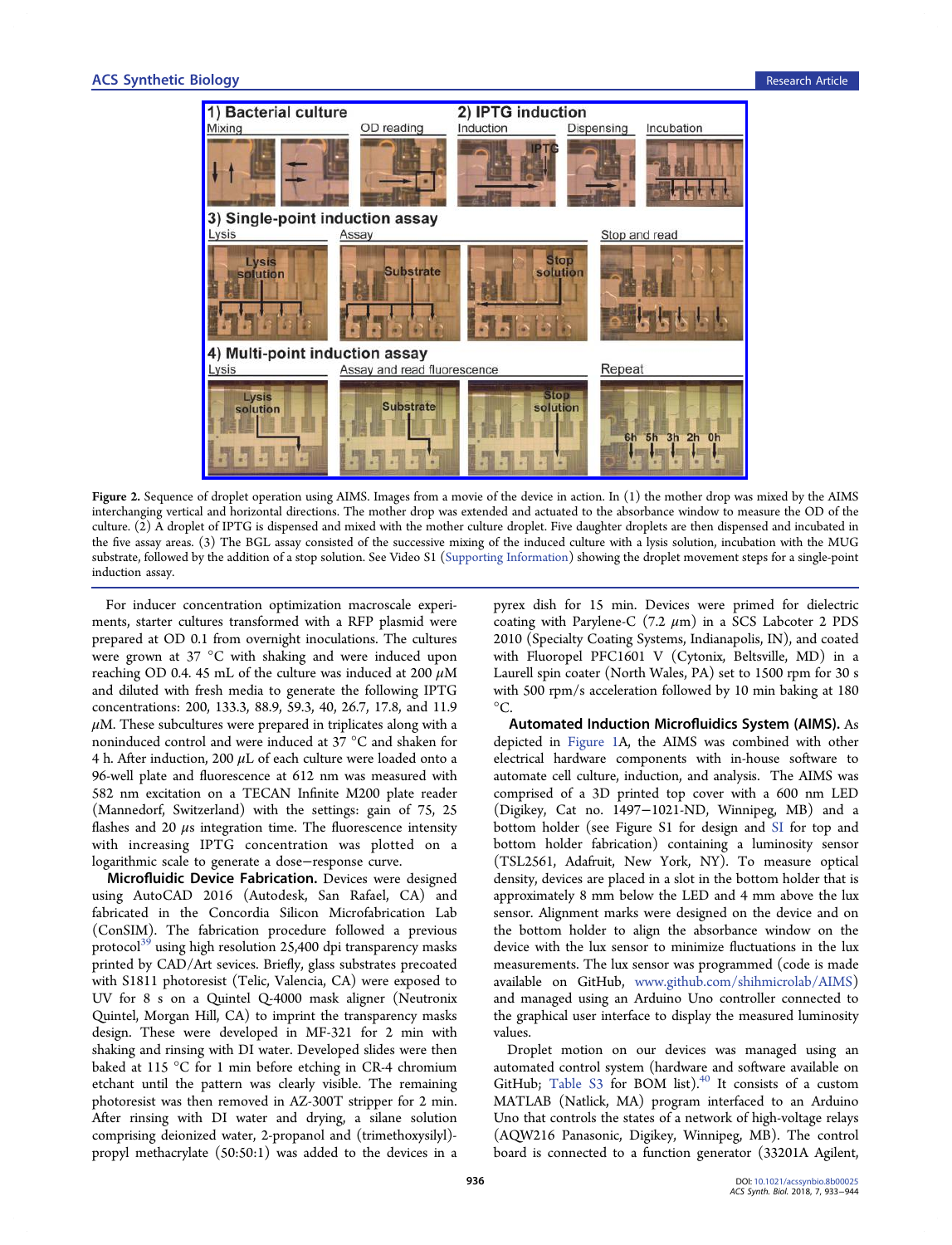### <span id="page-4-0"></span>**ACS Synthetic Biology Research Article Research Article Research Article Research Article Research Article**



Figure 3. Comparison of the conventional and microfluidic induction protocol. The conventional protocol uses large volumes (∼mL) to start the cell culture and frequently requires manual monitoring of the OD ( $\mu$ L volumes). Once the culture reaches the threshold OD, the user pipettes an aliquot of an inducer  $(e.g., IPTG)$  into the culture and continues culturing until ready for a biological assay. Typically, the user requires another liquid handling platform for the biological assay (e.g., well-plate). The AIMS protocol only requires initial pipetting steps (reagents, cells in media, inducer) while all other induction and assay steps are automated. The "Inducer concentration" program was used to optimize IPTG concentrations, and the "Expression optimization" program was used to screen different enzymes (Single-point induction) and expression conditions of the highest active enzyme (Multipoint induction). See [Figure 2](#page-3-0) for the droplet movement protocol using the AIMS.

Allied Electronics, Ottawa, ON) and a high-voltage amplifier (PZD-700A, Trek Inc., Lockport, NY) that delivers 130−270  $V<sub>RMS</sub>$  sinusoidal signals to the mated pogo-pin board. Specifically, the inputs of the relays are connected to the function generator/amplifier combination and the outputs are mated to the pogopin board. Controlling the logic of the individual switches is done through an  $I^2C$  communication protocol using an I/O expander (Maxim 7300, Digikey, Winnipeg, MB). In practice, the user inserts the device into the OD reader, loads the reagents onto the device, and then inputs a series of desired droplet movement steps such that induction (and cell culture and analysis) will be performed automatically by the AIMS. A list of components used to manufacture a microfluidics control system is included in the [Supporting Information](http://pubs.acs.org/doi/suppl/10.1021/acssynbio.8b00025/suppl_file/sb8b00025_si_001.pdf) (Table S3).

Microfluidic Automated Culture, Induction, Expression. The above protocols for the conventional benchtop experiments were adapted to the volumes used on the microfluidic device and supplemented with 0.05% Pluronics F-68. Pluronics additives are necessary as they prevent any proteins or cell adsorption on the DMF device.<sup>[41](#page-10-0)</sup><sup>-[43](#page-10-0)</sup> Prior to the experiment, the device [\(Figure 1](#page-2-0)B) was inserted between the OD reader of the AIMS setup and the pogo pin interface. A droplet containing media with cells was loaded onto the mother culture area and the bottom plate was mated with an ITO top plate for grounding to complete the device configuration. During the experiment, this setup was placed in an incubator to maintain the system temperature at 37 °C, with an open water container to provide humidity and to prevent droplet evaporation on the device.

To generate a growth curve, the mother culture was initialized by diluting an overnight culture with fresh media containing 0.05% Pluronic F-68 to a low OD ( $\sim$ 0.1). 14 µL of this culture were loaded onto the culturing area of the DMF device and was semicontinuously mixed at a frequency of one actuation every 45 s (with 700 ms of actuation time) to ensure uniform cell density in the mother culture ([Figure 2,](#page-3-0) Mixing). Illuminance measurements (lux) were carried out from the

absorbance window on the device using the luminosity sensor. A blank (i.e., a droplet of LB media and no cells) value was acquired before every sample reading to calculate the OD, using the equation:

$$
A = \log\left(\frac{I_0}{I}\right) / 0.028
$$

where A is the measured absorbance in OD,  $I_0$  is the blank light intensity value, and I is the light intensity reading from the sample. The OD value is divided by 0.028 to correct for the path length of readings across the 280  $\mu$ m of height gap.

During a period of cell growth, induction is then required to initiate protein expression. The induction procedure starts with actuating the mother droplet containing the bacteria to the absorbance window to measure the OD ([Figure 2](#page-3-0), OD reading). If the calculated OD is below our threshold OD of 0.4, the mother culture would go back to the mixing area and continue mixing for 10 min until the next OD reading. However, if the OD reaches the threshold, the control system would trigger an induction program to start by dispensing a droplet of IPTG to mix with the culture. This will initiate one of two programs: inducer concentration or expression optimization program.

In the inducer concentration optimization program, three unit droplets of 1.42  $\mu$ L containing transformed RFP-cells were dispensed from the culture region and mixed with 0.3  $\mu$ L of 3.24 mM IPTG. This droplet was actuated to an empty reservoir and one daughter droplet was split from this reservoir and actuated to the incubation region. Another unit droplet from the mother culture was then mixed into the reservoir and split again to generate 2:1 serial dilutions of IPTG. After each split, the droplets were actuated to their respective assay spot. To assess the impact of IPTG concentration on gene expression, the RFP expression was evaluated after 4 h by placing our device on top of a well-plate cover and then inserted into in a CLARIOStar plate reader (BGM labtech, Ortenberg, Germany) to measure fluorescence emission at 612 nm with excitation at 582 nm using a well scanning program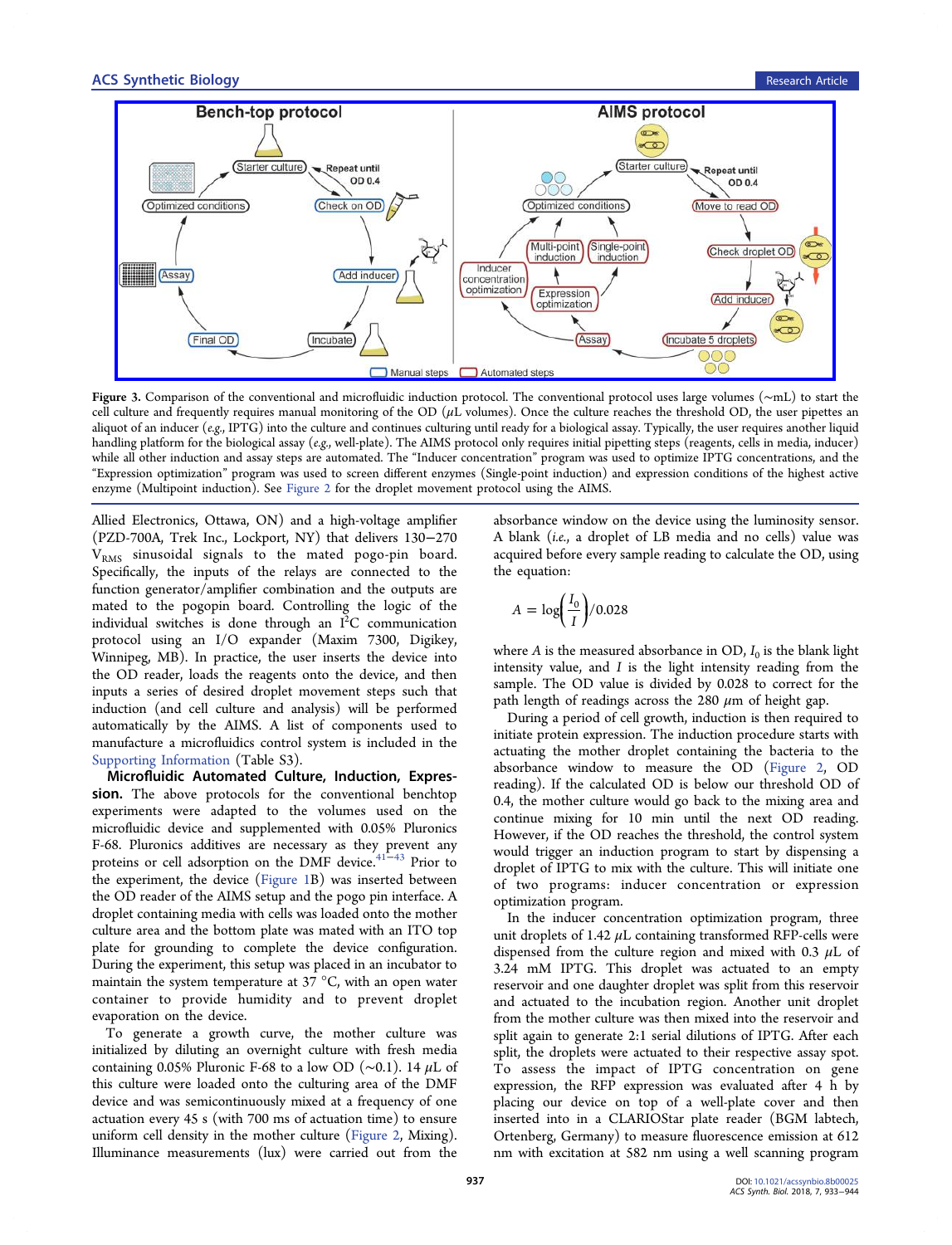<span id="page-5-0"></span>

Figure 4. Characterization of the AIMS. (A) Schematic of the different absorbance windows tested in this study. (B) Calibration curve of bacterial cultures of different OD were measured in a spectrophotometer. The same samples were verified with our AIMS system. (C) A curve showing the limit of detection for a given interspacer height (between top and bottom plate). The limit of detection was calculated by measuring the OD using the AIMS of a blank sample (i.e., media with no cells) and adding three times the standard deviation. (D) Representative growth curves of bacteria on the benchtop or using the AIMS. Benchtop measurements were conducted using a well-plate reader and grown in flasks while microscale measurements were conducted on the AIMS. The arrow indicates the point of induction (OD = 0.4). For (B-D), error bars represent ±1 standard deviation across triplicates.

with scan matrix =  $30 \times 30$ , scan width = 6 mm, a focal height = 7.2 mm, and with a gain  $= 2905$ .

In the expression optimization program, two assays (singlepoint and multipoint) were conducted to show the utility of our system and to identify highly active BGL enzymes. In singlepoint induction, a 2  $\mu$ L droplet of 11 mM IPTG was mixed with a single culture droplet, which was then returned to the culture mixing area to mix and induce the entire culture [\(Figure](#page-3-0) [2](#page-3-0), Induction). Five induced daughter droplets were dispensed and actuated to their respective incubation spots ([Figure 2](#page-3-0), Incubation). After 4 h of induction, each of the droplets on the spot was mixed with a 1.42  $\mu$ L 1× lysis solution droplet to break open the cells to analyze the BGL enzymes ([Figure 2](#page-3-0), Lysis). After 10 min of lysis at room temperature, a 1.42  $\mu$ L droplet containing 150 mM sodium-citrate and 6 mM MUG was added to each assay area and were incubated for different durations (0, 15, 30, 45, and 60 min). The reaction was stopped by the addition of a 1.42 μL droplet of 0.4 M glycine−NaOH [\(Figure 2](#page-3-0), Stop and Read Fluorescence). To assess the BGL activity, the device was placed on a well-plate cover and into a well-plate reader to measure the fluorescence intensity at 449 nm upon 368 nm excitation, with the same settings as in the inducer concentration program except for a focal height of 4.0 mm and gain of 664. The fluorescence intensity of each droplet was taken for analysis.

In the multipoint induction assay, a culture of low OD (∼0.1) was grown and induced with the same volume and concentration as in the single-point program. Upon induction, five subcultures were lysed and assayed after 0, 2, 3, 5, and 6 h of induction ([Figure 2](#page-3-0), Multipoint induction assay). Lysis was carried out for 10 min and each droplet was incubated with MUG for 30 min before quenching and fluorescence reading. The same settings were used for fluorescence measurement as in the single-point induction assay.

#### ■ RESULTS AND DISCUSSION

Characterization of the AIMS. A wide range of synthetic biology applications such as strain optimization require the use of induction. One example is to study biological parts or tools affecting recombinant protein expression in E. coli or yeast to improve protein yields or understand patterns of gene expression.<sup>[11,](#page-9-0)[44](#page-10-0)–[47](#page-10-0)</sup> Typically, induction follows a manual procedure with constant monitoring of cell density and manual addition of the inducer at a specific time point. Here, we present the first automated induction system using digital microfluidics that is capable of culture, induction, and protein analysis without these manual steps ([Figure 3\)](#page-4-0). We call this system AIMS, after its function "automated induction microfluidics system".

The primary function of the AIMS is to automate induction, which requires initial cell culturing. As shown in [Figure 1B](#page-2-0), the device was designed such that cell culture takes place in a 20  $\mu$ L droplet containing media and cells (with a starting OD of 0.1), which we term "mother culture". In initial experiments, the mother culture was continuously mixed to ensure uniform distribution of gases and nutrients and especially the cells themselves.<sup>[48,49](#page-10-0)</sup> However, we observed biofouling after 2 h of culturing which was not enough to reach the OD for induction. It has been reported elsewhere<sup>[50](#page-10-0)−[52](#page-10-0)</sup> that droplets can be semicontinuously mixed which can reduce biofouling, $41$  with droplet contents being mixed at rates up to 10−50× faster than diffusion alone using an array-based format of electrode.<sup>[50](#page-10-0)</sup> As shown in [Figure 2,](#page-3-0) the mixing step comprised of sequence of four movements that moved the mother culture in a horizontal and vertical directions. There are possibilities of moving the droplet in a more complex rearrangement (e.g., figure-eight) $^{50}$  $^{50}$  $^{50}$ or resonating the droplet.<sup>[53](#page-10-0)</sup> However, these either require more actuations or allowing the droplet to rest which may lead to faster biofouling on the device. $41$  We initially tried faster actuation times <700 ms but the droplet would not move to the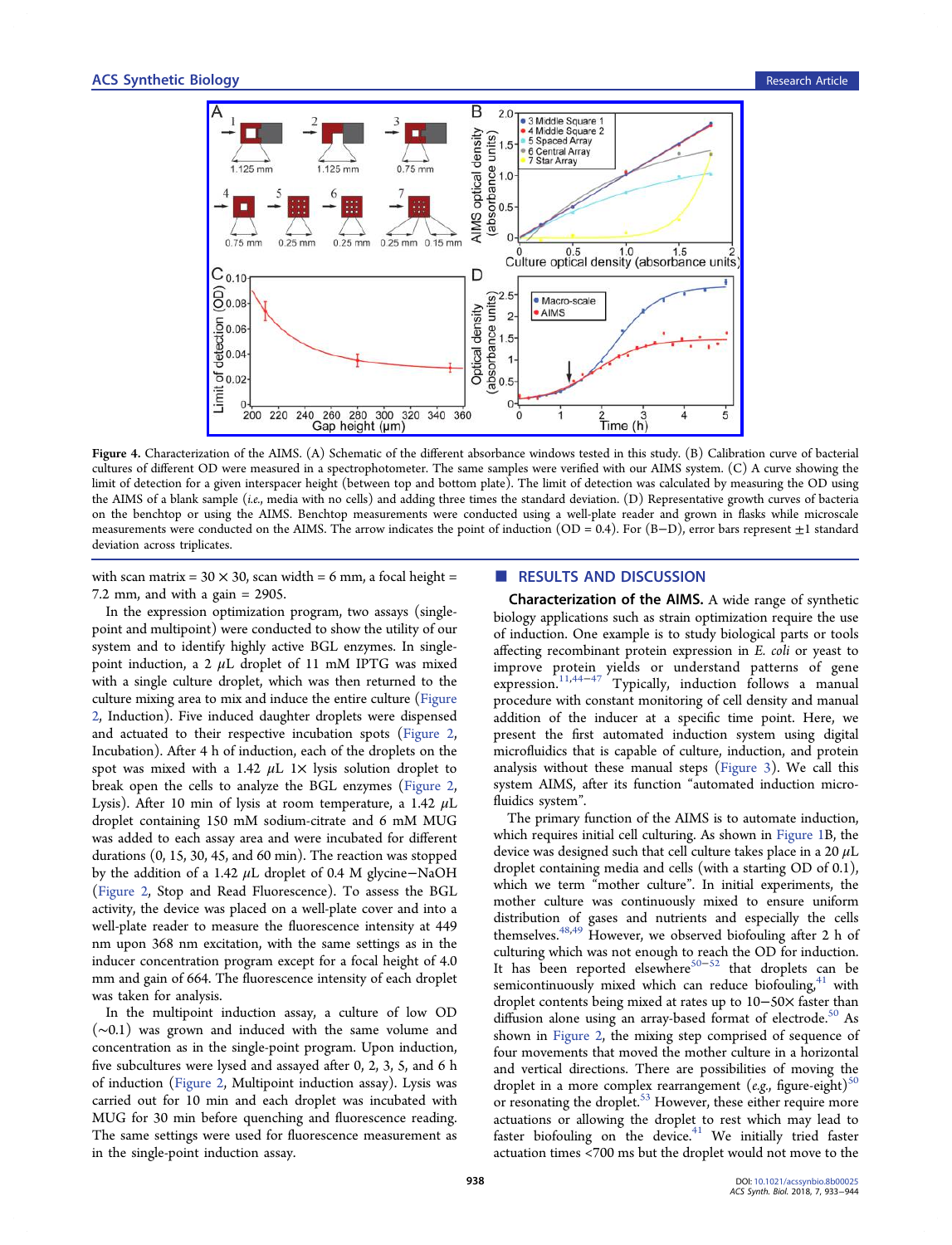activated electrode or slower actuation times but the droplet would biofoul the surface preventing further droplet movement. A balance is struck at 0.7 s (and every 45 s mixing frequency) when droplets would move while preventing any biofouling. Furthermore, the simple horizontal and vertical movement was adequate for induction and analysis since it provided a homogeneous distribution of the cells in the droplet.

Next, to facilitate absorbance measurements we tested a variety of different shaped electrodes for cell density analysis. As shown in [Figure 4A](#page-5-0), we tested seven different transparent windows for measuring OD. There are two criteria that we used to determine the optimal electrode: (1) droplets move reliably onto the electrode, and (2) the range of OD measurements that can be accurately measured (i.e., resolution). To test droplet movement, a droplet from the mother culture was dispensed and actuated to the transparent electrode. Most of the evaluated electrodes (2−7) did not hinder droplet movement as the droplets reliably moved over the window. However, for electrode  $1$  (i.e., a window consisting of 1.125 mm), droplets were either sluggish in their movement or did not move over the window. This electrode was designed with a transparent region that is 1/2 of the area of the square electrode, which is not a favorable since electrodynamic forces that are required to move the droplet are weaker when the electrode area is reduced.[54,55](#page-10-0) Overall, most reliable movement on top of the absorbance electrode was observed by extending the mother culture onto the electrode rather than dispensing [\(Figure 2,](#page-3-0) OD reading). Next, we tested the range of OD measurements that can be observed with windows 2−7. We created dilutions of a bacterial cultures with different ODs (confirmed by our Varian Cary 50 Bio UV−vis spectrophotometer) and measured their OD with the AIMS. As shown in [Figure 4B](#page-5-0), we plotted the results of the verification for multiple OD samples. We observe the star-array window (electrode 7) did not give the expected linear range of values, which was also observed with the central (electrode 6) and the spaced (electrode 5) array. This is most likely due to the central transparent window being too small for reproducible measurements.<sup>[51](#page-10-0)</sup> However, using a middle square electrode (electrodes 3 and 4) showed favorable results in terms of linearity, resolution, and accuracy. Table 1 shows the

Table 1. Comparison of Criteria for Different Transparent Electrodes Used for Absorbance Measurements

| number | description of transparent<br>window | droplet<br>movement? | slope            | $\mathcal{L}$ |
|--------|--------------------------------------|----------------------|------------------|---------------|
| 1      | Large middle square                  | NO.                  | <b>NA</b>        | NA            |
| 2      | Corner square                        | YES                  | NA               | NA            |
| 3      | Small middle square 1                | <b>YES</b>           | 1.016            | 0.999         |
| $4^a$  | Small middle square 2                | YES                  | 0.998            | 0.999         |
| 5      | Spaced array                         | YES                  | $1.1^b$          | $0.997^b$     |
| 6      | Central array                        | YES                  | 0.7 <sup>b</sup> | $0.999^b$     |
|        | Star array                           | YES<br>$\mathbf{r}$  | <b>NA</b>        | NA            |

 ${}^a\!{\rm The}$  chosen absorbance window used for AIMS.  ${}^b{\rm The}$ se values were obtained from the linear portion of the standard curves.

summary of our results and while the strategy of using a middle electrode worked well in the current design, future possibilities include integrating optical fibers<sup>56</sup> or waveguides<sup>[57](#page-11-0)</sup> to increase the sensitivity of our measurements.

An advantage of using digital microfluidics for automated induction is that we can easily adjust the vertical path length for absorbance measurements. Ideally, the larger the path length,

the more sensitive the measurements will be at low absorbance (due to Beer−Lambert law). Here, we tested three different gap heights and measured the limit of detection of the OD measurements using AIMS. Initially, we tried small spacer thicknesses  $\langle 140 \mu m \rangle$  between top and bottom plates in the devices since it is range of gap heights typically used for biological assays on DMF devices.<sup>[36](#page-10-0),[39](#page-10-0)</sup> However, at these lower gap heights, we could not achieve sensitive and reproducible OD measurements. This led us to try larger heights (210, 280, and 350  $\mu$ m) to determine the limit of detection by measuring the OD for droplets containing only media. As expected, a gap height of 350 μm gave the lowest limit of detection, 0.029 OD units ([Figure 4](#page-5-0)C). However, a commonly observed problem at these gap heights on our devices is the reliability of dispensing. In fact, droplet dispensing for the media with cells and the repetitive dispensing from a reservoir were nearly impossible. We also tried increasing the voltage to improve droplet movement and dispensing (as suggested by others $58,59$  $58,59$ ), but this frequently led to electrolysis (i.e., dielectric breakdown) on the device. Therefore, a 280  $\mu$ m spacer was used for the work reported here since it gave an appropriate limit of detection and was reproducible in terms of droplet dispensing and movement.

To ensure induction at proper times, we compared the growth rates of bacteria on the AIMS to those cultured by conventional means. As described in the [Materials and](#page-1-0) [Methods](#page-1-0) section, the culture conditions of both systems were similar. As shown in [Figure 4](#page-5-0)D, the growth of bacteria had a similar trend in the exponential region of the curve but showed significant differences in doubling times with  $36.80 \pm 0.36$  and 72.88 ± 2.30 min for conventional and AIMS cultures respectively (two-tailed paired  $t$  test; P-value = 0.018). We did observe differences in the stationary phase and speculate that the variations in this phase between the micro- and macroscale systems may be caused by a number of factors. The most likely factor is the mixing efficiency since we are semicontinuously mixing on the microfluidic device while continuously mixing in the macroscale. Differences in mixing can result in differences in dissolved gases and nutrients in the culture which can make the bacteria cells enter the stationary phase faster than expected. In addition, the shorter path lengths in the microscale compared to the macroscale (280  $\mu$ m *vs* 1 cm) can also give rise to variances in the OD measurements. Although we observed differences in the stationary phase, induction occurs in the early exponential phase (∼0.3−0.4 OD) which is similar in both platforms.

Inducer Concentration Optimization: Monitoring Gene Expression. A key advantage of the AIMS is the potential of analyzing protein expression after induction directly on the same device. To illustrate this point with the AIMS, we tested our system with an IPTG inducible expression vector carrying a red fluorescent protein (RFP) gene downstream of a T7 promoter. Bacterial cells were cultured until OD 0.4 and induced using different IPTG concentrations (generated onchip) to evaluate the optimal concentration for induction [\(Figure 5A](#page-7-0)). As shown, the dose−response curve in both macroscale and microfluidics devices followed a sigmoidal profile (i.e., Hill function) with highest protein production after 4 h at IPTG concentrations above 200  $\mu$ M. At lower concentrations of IPTG (typically <30  $\mu$ M), protein production was constant (i.e., basal levels), which is expected at these concentrations. We do observe some differences in the shapes of the curves, specifically in their steepness. This is not a surprise given the significant differences between both systems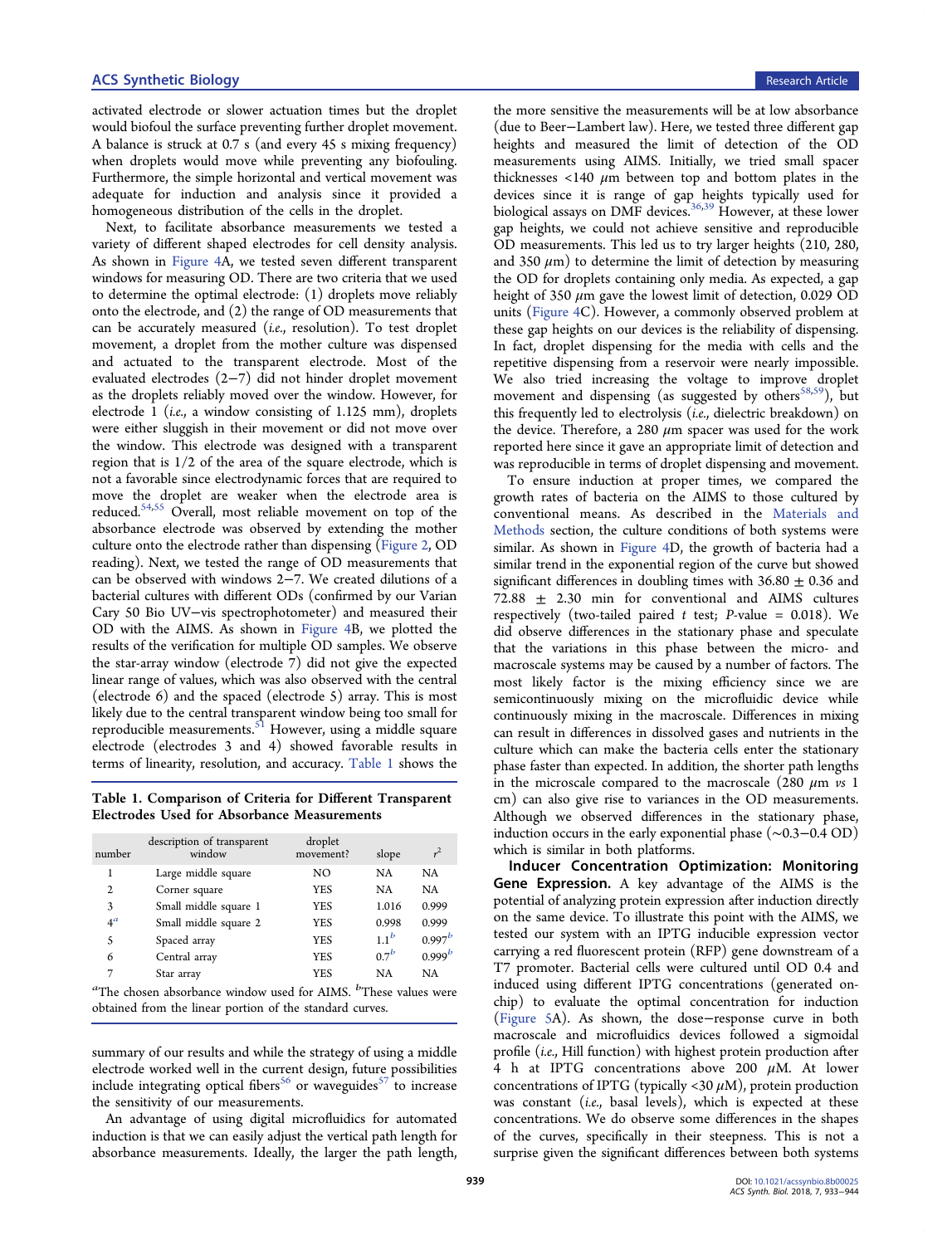<span id="page-7-0"></span>

Figure 5. Inducer concentration optimization. (A) Comparison of the dose−response curves of IPTG using the AIMS and in macroscale cultures. Error bars represent  $\pm 1$  standard deviation across triplicates. (B) RFP signal detected by fluorescent scan over an induced and noninduced droplet of culture. Fluorescence was measured with an excitation wavelength of 582 nm and an emission wavelength of 612 nm (refer to methods for specific well-plate settings). (C) Picture showing five regions on the device that contain droplets that were induced with IPTG. An expanded inset shows a droplet in the assay area with cells expressing RFP.

(in terms of volumes, E-field actuation, optical detectors, mixing efficiency of samples, etc.) However, this can be improved by integrating "sensitivity tuners" [60](#page-11-0) or adding multiple protein-binding domains  $61$  or transcriptional cascade systems<sup>[62](#page-11-0)</sup> into the cell that will adjust the effective binding cooperativity and improve cooperative binding of multiple transcription factors to the same promoter for transcriptionally regulated gene expression. Despite these differences, our system is capable of automating induction and monitoring gene expression, which can be extended to other types of induction assays (see Expression Optimization section).

Since fluorescence is used as a read-out for the protein production, we used an optical plate reader for analysis since our devices can be easily integrated with offline detectors.<sup>[51](#page-10-0)[,63](#page-11-0)</sup> Using these optical detectors, we can detect only the droplet area and therefore there is no risk of other fluorescent signals interfering with the desired signals. In addition, this readout is the last step of our process and therefore only required the transfer of the device into the plate reader-i.e., no additional pipetting steps or fluid handling steps are needed. As shown in Figure 5B, the droplet can be selected by the well-plate software and can clearly distinguish between the droplet and its surrounding area and the difference between a low-fluorescence (no IPTG) and a highly fluorescent droplet (200  $\mu$ M IPTG). This shows that our device is compatible with external detectors and can be used as an alternative for end-point fluorescence detection. In the future, we propose to integrate in-line fluorescent detectors<sup>[64](#page-11-0)</sup> or variations of other types of assays which require induction and use absorbance of fluorescence as a readout, e.g., genetic element screening<sup>[65,66](#page-11-0)</sup> and/or tuning gene expression. $\dot{a}$ 

As depicted in Figure 5C, the method was carried out in a 5 plex format, but in the future, we propose that it would be possible to expand the AIMS to even higher levels of multiplexing, particularly with the report of "hybrid" microfluidic techniques which can increase throughput and analysis of 1000s of samples.[39](#page-10-0),[68](#page-11-0) In addition, the method reported here enables 10 000-fold reduction in bacterial culture volumes compared to bench-scale methods (15  $\mu$ L in microscale vs 150 mL in batch scale) and at least 40-fold reduction in assay volumes (5  $\mu$ L on the device compared to 200  $\mu$ L in a 96-well plate). This system also enables an automated induction and gene expression analysis without intervention. We propose that the new methods described here may be particularly useful for applications involving precious and costly reagents and for induction assays that require multiple dilutions (see Table 2 for comparisons in costs, pipetting steps, and hands-on time).

Expression Optimization: Screening Active BGL Enzymes. Given the versatility of the AIMS, it is designed to analyze protein expression of more complex biological systems. There has been a surge of interest in discovering enzymes for breaking down large sugar polymers (consisting of hexose and pentose sugars) that can be fermented into biofuels as potential substitutes for gasoline, diesel, and jet fuel.<sup>[69](#page-11-0)−[71](#page-11-0)</sup> One group of enzymes, β-glucosidases (BGL) have attracted considerable attention in recent years due to their ability to hydrolyze cellulose to produce glucose. Typically, BGL activity is first measured using artificial substrates such as 4-methylumbelliferyl  $\beta$ -D-glucopyranoside (MUG). Hence, we used the AIMS to investigate the catalytic activity of three BGLs based on the artificial substrate MUG (see [Figure 6A](#page-8-0) for chemical scheme). To start, three reagent reservoirs were dedicated to the dispensing of multiple reagents (substrate, lysis solution, and

Table 2. Comparisons in Cost, Time, and Manual Intervention for the Macro- and Microscale

|                       | macroscale         |                 |                     | <b>AIMS</b>              |                 |                     |
|-----------------------|--------------------|-----------------|---------------------|--------------------------|-----------------|---------------------|
| level of multiplexing | costs <sup>'</sup> | pipetting steps | hands-on time (min) | costs                    | pipetting steps | hands-on time (min) |
|                       | $$2.52$ /\$8.02    | 32              | 35                  | \$0.01/ <sub>54.51</sub> | 18              | 18                  |
| $100^a$               | $$18.83$ /\$24.33  | 621             | 370                 | $$0.24$ /\$4.74          | 135             | 50                  |
| $1000^a$              | \$188.28/\$248.78  | 6021            | 930                 | $$2.45$ /\$47.45         | 1215            | 235                 |

 ${}^a$ Not performed in this study—estimated values (see [Supporting Information\)](http://pubs.acs.org/doi/suppl/10.1021/acssynbio.8b00025/suppl_file/sb8b00025_si_001.pdf).  ${}^b$ (left) Costs for reagents; (right) costs for reagents and consumables (e.g., plates and devices).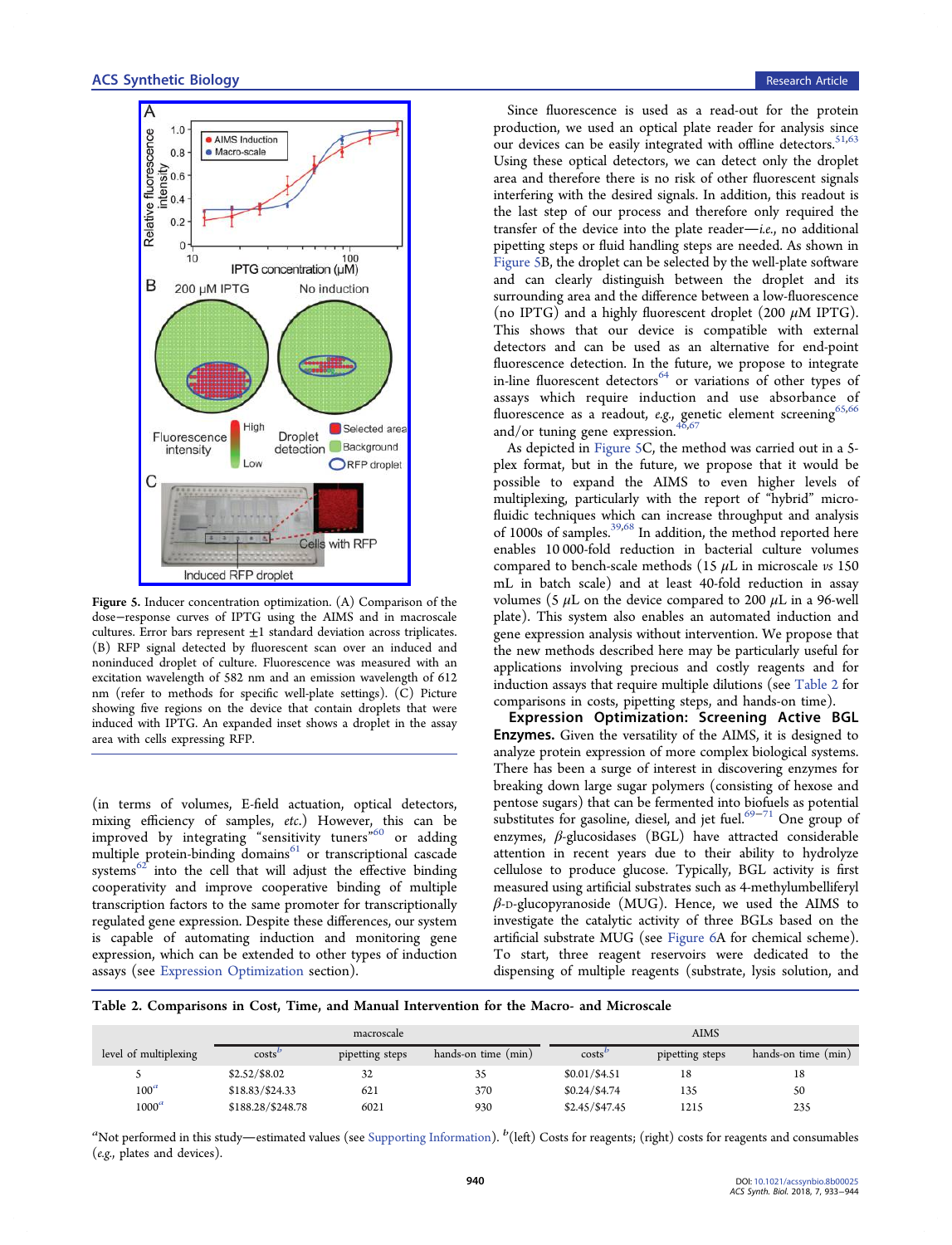<span id="page-8-0"></span>

Figure 6. Expression optimization (single and multipoint) assay to discover highly active BGL. (A) Chemical scheme showing the enzymatic hydrolysis of 4-methylumbelliferyl β-D-glucopyranoside (MUG) to 4-methylumbelliferone (MUF) by a β-glucosidase (BGL). (B) Activity of three different BGLs in the presence of 2 mM MUG measured by fluorescence intensity ( $\lambda_{\text{ex}}$  = 369 nm and  $\lambda_{\text{em}}$  = 449 nm) over 60 min. (C) Comparison of the rates of activity for the three enzymes relative to the lowest (BGL1). (D) Induction profile of BGL3 over 6 h on the AIMS. For (B−D), error bars represent  $\pm 1$  standard deviation across triplicates.

stop solution) and 32 actuation electrodes to moving and mixing reagents with the induced culture, and five assay regions to measuring enzyme activity on device. After 4 h of induction at 37 °C, the cells were lysed and mixed with droplets containing the fluorogenic substrate MUG. Here, fluorescence over time was used as a read-out for enzyme activity. For future work, we propose that many other possible probes or proteins relying on fluorescence are compatible with the AIMS.

Fluorescence intensity for the enzymatic assay was measured directly on the device using a benchtop scanning well-plate reader and the enzyme activity curves are shown in Figure 6B. As expected, there is an increase in the fluorescence measured over time for the three different BGL enzymes while little or no activity is observed in our negative control (i.e., an "empty" plasmid that does not contain any BGL). Specifically, in the single-point induction assay, the rate of activity measured by fluorescence was nearly identical for BGL1 and BGL2, but was significantly higher for BGL3. In fact, this rate is at least six times higher for BGL3 compared to the other two BGLs (Figure 6C). To further optimize the activity of BGL3, a multipoint induction assay was performed to determine the optimal postinduction incubation period for BGL3 expression (i.e., prelysis). As shown in Figure 6D., the BGL3 showed highest expression (at least three times higher) after 6 h of induction and incubation compared to immediate induction and lysis (0 h). This is expected as the effect of postinduction incubation period affects the overall folding, accumulation and productivity of recombinant proteins in E. coli and therefore longer incubation times (>1 h) are more favorable.<sup>[72](#page-11-0)</sup> As for the high activity of BGL3 (compared to the other tested BGLs) it is not well understood, however, some groups have hypothesized that higher salt concentrations (and at neutral pH 7.0) will induce higher activity of enzymes and faster growth for thermotolerant organisms like Rhodothermus marinus.<sup>[38,](#page-10-0)[73](#page-11-0)</sup> Furthermore, these organisms typically live in harsh environments and are required to constantly maintain their high-level thermostability and enzyme activity. Therefore, it is not a

surprise that these enzymes can maintain their function and activity in a standard environment *(i.e.*, at room temperature, constant pH, etc.). Regardless, these results confirm that the AIMS is capable of automating induction and discovering enzymes that are possible candidates for biomass hydrolysis. We propose that the system described here may be useful in testing a variety of enzymes to identify more candidates for biofuel production and synthetic biology applications.

Future Work. We present the first automated induction microfluidics platform to monitor gene expression for synthetic biology applications using digital microfluidics. The AIMS enables (1) on-device OD reading, (2) in-line bacterial culture and induction in droplet format, and (3) analysis of enzyme expression and activity. We characterized our system by optimizing the OD measurement and the growth conditions for bacterial cell culture. The AIMS has a limit of detection of 0.035 OD units and was able to monitor bacterial growth at the microscale with no manual intervention over 5 h. Additionally, we tested the induction of a RFP gene in a pET expression vector using different IPTG concentrations to generate a dose− response curve and compared it to the macroscale experiment and found differences in their ultrasensitivity. Finally, we used the AIMS to measure the activity of three BGL enzymes directly on device after automated induction and optimized the highest active enzyme with different postinduction incubation conditions to optimize end-point activity.

Indeed, the work presented is proof-of-principle and is to enable users to adopt microfluidics (see [github.com/](http://github.com/shihmicrolab/AIMS) [shihmicrolab/AIMS\)](http://github.com/shihmicrolab/AIMS) as a platform for their synthetic biology applications. As a first step to improve this system is to increase throughput expanding the repertoire of conditions to be tested. Current digital microfluidic devices (such as the one presented here) are usually designed with linear tracks of electrodes with coplanar connectivity which reduces the density of electrodes that can be placed on one device. There are methods in literature that improve the throughput of digital microfluidics, for example, hybrid microfluidics $^{35,36,39}$  $^{35,36,39}$  $^{35,36,39}$  $^{35,36,39}$  $^{35,36,39}$  which integrates digital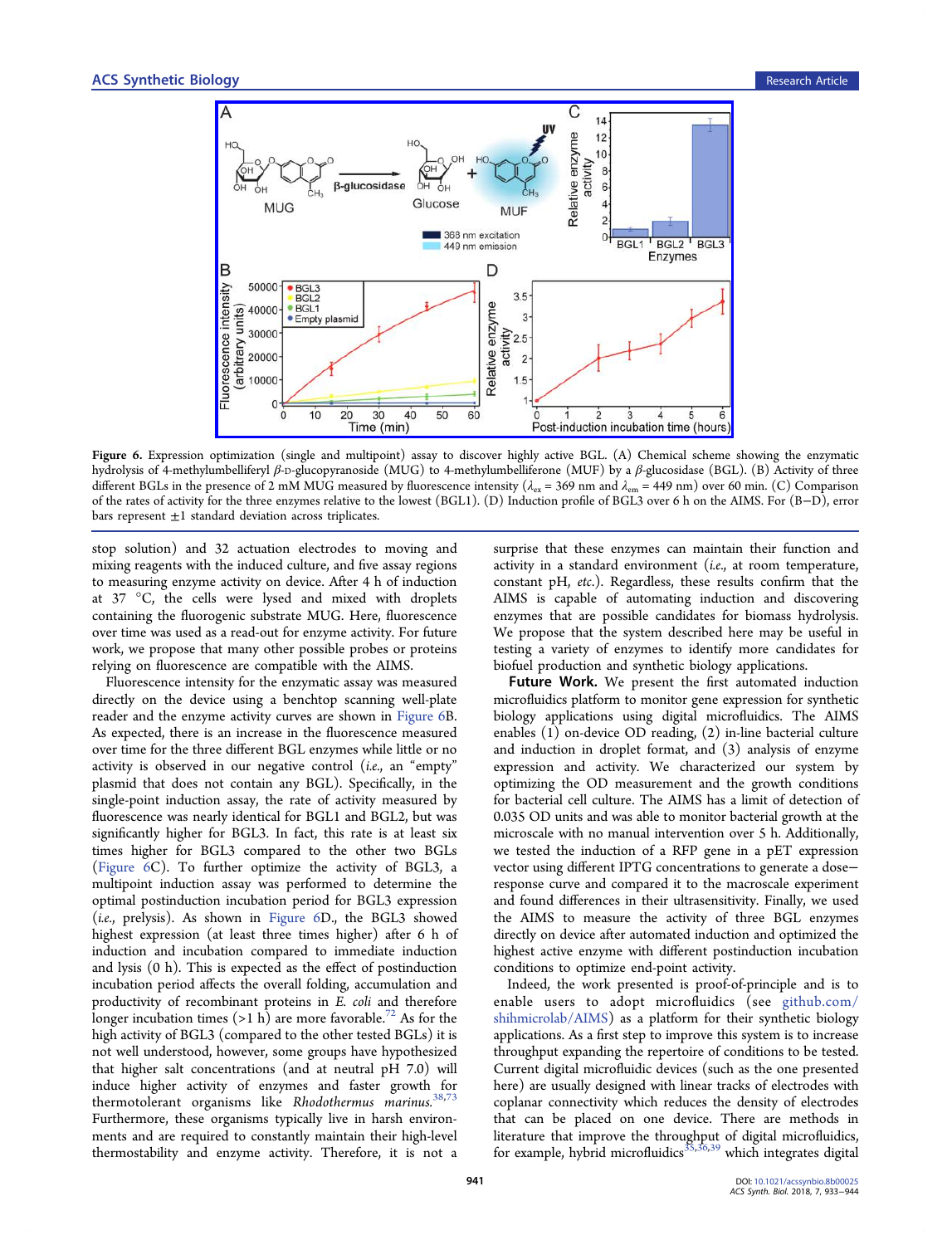#### <span id="page-9-0"></span>**ACS Synthetic Biology Research Article Research Article Research Article Research Article Research Article**

with droplet-in-flow microfluidics and has the potential of generating 100s of droplets while having the control and addressability of the droplets or printed circuit boards<sup>[74,75](#page-11-0)</sup> since they enable vertical interconnects allowing more electrodes to be placed on one device. However, each of these systems has its advantages and disadvantages and the usage of these devices will depend on the applications. In addition, future developments in the automation system such as integration of in-line fluorescence and absorbance detection will make this technology an even more attractive solution for synthetic biology applications.

As described we have used the AIMS to automate bacterial cell culture and induction and optimizing conditions to enhance protein activity. Other possibilities on using this system (or a derivative thereof) may be useful for other applications in synthetic biology. For example, one can design a device for strain optimization to characterize the assortment of expression constructs or to test a diverse library of expression  $\mathbf{p}$ arts for their engineered strain. $^{8-11,76}$  $^{8-11,76}$  $^{8-11,76}$  Similarly, given the need to automate the synthetic biology workflow of design−build− test−learn, we propose that this microfluidic method is a first step for improving gene-to-protein expression from plasmid constructs that can be combined with other systems (e.g., DNA assembly and transformation<sup>[35](#page-10-0),[36](#page-10-0)[,77](#page-11-0)</sup>) or *in silico* computer design programs<sup>[78](#page-11-0)−[80](#page-11-0)</sup> to potentially integrate with the AIMS to fully automate the synthetic biology workflow. With the possibility of these future additions, there is great potential for the application of microfluidics to automate induction, to analyze enzyme activity, and to be used for strain optimization.

#### ■ ASSOCIATED CONTENT

#### **6** Supporting Information

The Supporting Information is available free of charge on the [ACS Publications website](http://pubs.acs.org) at DOI: [10.1021/acssynbio.8b00025](http://pubs.acs.org/doi/abs/10.1021/acssynbio.8b00025).

Description of the fabrication procedure of the 3D enclosure with a figure showing the multiple layers of the AIMS; a table showing the strains and plasmids and primer sequences used in this study; schematic of the plasmids; an image of a gel showing the PCR products; bill of materials list of the electronic components for the automation system ([PDF\)](http://pubs.acs.org/doi/suppl/10.1021/acssynbio.8b00025/suppl_file/sb8b00025_si_001.pdf)

Video S1, shows the automated induction process on our digital microfluidic devices [\(MPG](http://pubs.acs.org/doi/suppl/10.1021/acssynbio.8b00025/suppl_file/sb8b00025_si_002.mpg))

Genbank files of the plasmids [\(ZIP\)](http://pubs.acs.org/doi/suppl/10.1021/acssynbio.8b00025/suppl_file/sb8b00025_si_003.zip)

#### ■ AUTHOR INFORMATION

#### Corresponding Author

\*Tel: (514) 848-2424 x7579. E-mail: [steve.shih@concordia.ca](mailto:steve.shih@concordia.ca). ORCID<sup>®</sup>

Steve C. C. Shih: [0000-0003-3540-0808](http://orcid.org/0000-0003-3540-0808)

#### Present Address

∥ 1455 de Maisonneuve Blvd., EV16.189, Montreal, Quebec H3G 1M8, Canada.

#### Author Contributions

M.C.H. and S.C.C.S designed the experiments. M.C.H. and P.Q.N.V. fabricated the DMF devices with the help of H.S and F.A. M.C.H. and P.Q.N.V. designed the AIMS and P.Q.N.V. wrote the software to operate the experiments. M.C.H. and P.Q.N.V. carried out the experiments on- and off-chip and analyzed the data with S.C. C.S., M.C.H., and S.C.C.S. wrote the paper and prepared the figures, and all authors reviewed the final version of the manuscript before submission.

#### Notes

The authors declare no competing financial interest.

See [github.com/shihmicrolab/AIMS](http://github.com/shihmicrolab/AIMS) for hardware and software information; breakdown of the savings in costs, manual intervention, and hands-on time for the macroscale and AIMS.

### ■ ACKNOWLEDGMENTS

We thank Vincent Martin's laboratory for donating plasmids and strains and for his advice on this manuscript. We also thank David Kwan and Aashiq Kachroo for their advice on the manuscript. We thank the Natural Sciences and Engineering Research Council (NSERC), the Fonds de Recherche Nature et technologies (FRQNT), and the Canadian Foundation of Innovation (CFI) for funding. M.C.H. thanks Concordia University for an undergraduate scholarship (USRA), P.Q.N.V thanks NSERC, and H.S and F.A. thanks Concordia University for FRS funding.

#### ■ REFERENCES

(1) Lienert, F., Lohmueller, J. J., Garg, A., and Silver, P. A. (2014) Synthetic biology in mammalian cells: next generation research tools and therapeutics. [Nat. Rev. Mol. Cell Biol.](http://pubs.acs.org/action/showLinks?pmid=24434884&crossref=10.1038%2Fnrm3738&coi=1%3ACAS%3A528%3ADC%252BC2cXotFyhuw%253D%253D&citationId=p_n_1_1) 15, 95−107.

(2) Slomovic, S., Pardee, K., and Collins, J. J. (2015) Synthetic biology devices for in vitro and in vivo diagnostics. [Proc. Natl. Acad. Sci.](http://pubs.acs.org/action/showLinks?pmid=26598662&crossref=10.1073%2Fpnas.1508521112&coi=1%3ACAS%3A528%3ADC%252BC2MXhvFWqurjF&citationId=p_n_4_1) [U. S. A](http://pubs.acs.org/action/showLinks?pmid=26598662&crossref=10.1073%2Fpnas.1508521112&coi=1%3ACAS%3A528%3ADC%252BC2MXhvFWqurjF&citationId=p_n_4_1). 112, 14429-14435.

(3) DeLoache, W. C., Russ, Z. N., Narcross, L., Gonzales, A. M., Martin, V. J., and Dueber, J. E. (2015) An enzyme-coupled biosensor enables (S)-reticuline production in yeast from glucose. [Nat. Chem.](http://pubs.acs.org/action/showLinks?pmid=25984720&crossref=10.1038%2Fnchembio.1816&coi=1%3ACAS%3A528%3ADC%252BC2MXhtFeju7%252FP&citationId=p_n_7_1) [Biol](http://pubs.acs.org/action/showLinks?pmid=25984720&crossref=10.1038%2Fnchembio.1816&coi=1%3ACAS%3A528%3ADC%252BC2MXhtFeju7%252FP&citationId=p_n_7_1). 11, 465−471.

(4) Zhang, F., Carothers, J. M., and Keasling, J. D. (2012) Design of a dynamic sensor-regulator system for production of chemicals and fuels derived from fatty acids. [Nat. Biotechnol](http://pubs.acs.org/action/showLinks?pmid=22446695&crossref=10.1038%2Fnbt.2149&coi=1%3ACAS%3A528%3ADC%252BC38XksVegt7Y%253D&citationId=p_n_10_1). 30, 354-359.

(5) Beller, H. R., Lee, T. S., and Katz, L. (2015) Natural products as biofuels and bio-based chemicals: fatty acids and isoprenoids. [Nat.](http://pubs.acs.org/action/showLinks?pmid=26216573&crossref=10.1039%2FC5NP00068H&coi=1%3ACAS%3A528%3ADC%252BC2MXht1GmurjL&citationId=p_n_13_1) [Prod. Rep.](http://pubs.acs.org/action/showLinks?pmid=26216573&crossref=10.1039%2FC5NP00068H&coi=1%3ACAS%3A528%3ADC%252BC2MXht1GmurjL&citationId=p_n_13_1) 32, 1508−1526.

(6) Klein-Marcuschamer, D., Santos, C. N., Yu, H., and Stephanopoulos, G. (2009) Mutagenesis of the bacterial RNA polymerase alpha subunit for improvement of complex phenotypes. [Appl. Environ. Microbiol.](http://pubs.acs.org/action/showLinks?pmid=19251886&crossref=10.1128%2FAEM.01888-08&coi=1%3ACAS%3A528%3ADC%252BD1MXlvFWiurY%253D&citationId=p_n_16_1) 75, 2705−2711.

(7) Wang, H. H., Isaacs, F. J., Carr, P. A., Sun, Z. Z., Xu, G., Forest, C. R., and Church, G. M. (2009) Programming cells by multiplex genome engineering and accelerated evolution. [Nature](http://pubs.acs.org/action/showLinks?pmid=19633652&crossref=10.1038%2Fnature08187&coi=1%3ACAS%3A528%3ADC%252BD1MXovFymtb4%253D&citationId=p_n_19_1) 460, 894−898.

(8) Anderson, J. C., Dueber, J. E., Leguia, M., Wu, G. C., Goler, J. A., Arkin, A. P., and Keasling, J. D. (2010) BglBricks: A flexible standard for biological part assembly. [J. Biol. Eng.](http://pubs.acs.org/action/showLinks?pmid=20205762&crossref=10.1186%2F1754-1611-4-1&coi=1%3ACAS%3A280%3ADC%252BC3c7mt1ehtw%253D%253D&citationId=p_n_22_1) 4, 1.

(9) Davis, J. H., Rubin, A. J., and Sauer, R. T. (2011) Design, construction and characterization of a set of insulated bacterial promoters. [Nucleic Acids Res](http://pubs.acs.org/action/showLinks?pmid=20843779&crossref=10.1093%2Fnar%2Fgkq810&coi=1%3ACAS%3A528%3ADC%252BC3MXitVSntL4%253D&citationId=p_n_23_1). 39, 1131−1141.

(10) Mutalik, V. K., Guimaraes, J. C., Cambray, G., Lam, C., Christoffersen, M. J., Mai, Q. A., Tran, A. B., Paull, M., Keasling, J. D., Arkin, A. P., and Endy, D. (2013) Precise and reliable gene expression via standard transcription and translation initiation elements. [Nat.](http://pubs.acs.org/action/showLinks?pmid=23474465&crossref=10.1038%2Fnmeth.2404&coi=1%3ACAS%3A528%3ADC%252BC3sXjs1Chur0%253D&citationId=p_n_26_1) [Methods](http://pubs.acs.org/action/showLinks?pmid=23474465&crossref=10.1038%2Fnmeth.2404&coi=1%3ACAS%3A528%3ADC%252BC3sXjs1Chur0%253D&citationId=p_n_26_1) 10, 354−360.

(11) Balzer, S., Kucharova, V., Megerle, J., Lale, R., Brautaset, T., and Valla, S. (2013) A comparative analysis of the properties of regulated promoter systems commonly used for recombinant gene expression in Escherichia coli. [Microb. Cell Fact](http://pubs.acs.org/action/showLinks?pmid=23506076&crossref=10.1186%2F1475-2859-12-26&coi=1%3ACAS%3A528%3ADC%252BC3sXotFCnurc%253D&citationId=p_n_29_1). 12, 26.

(12) Baneyx, F. (1999) Recombinant protein expression in Escherichia coli. [Curr. Opin. Biotechnol](http://pubs.acs.org/action/showLinks?pmid=10508629&crossref=10.1016%2FS0958-1669%2899%2900003-8&coi=1%3ACAS%3A528%3ADyaK1MXmslGisL8%253D&citationId=p_n_30_1). 10, 411−421.

(13) Jonasson, P., Liljeqvist, S., Nygren, P. A., and Stahl, S. (2002) Genetic design for facilitated production and recovery of recombinant proteins in Escherichia coli. [Biotechnol. Appl. Biochem.](http://pubs.acs.org/action/showLinks?pmid=11916451&crossref=10.1042%2FBA20010099&coi=1%3ACAS%3A528%3ADC%252BD38XjtFOrtrY%253D&citationId=p_n_33_1) 35, 91−105.

(14) Guzman, L. M., Belin, D., Carson, M. J., and Beckwith, J. (1995) Tight regulation, modulation, and high-level expression by vectors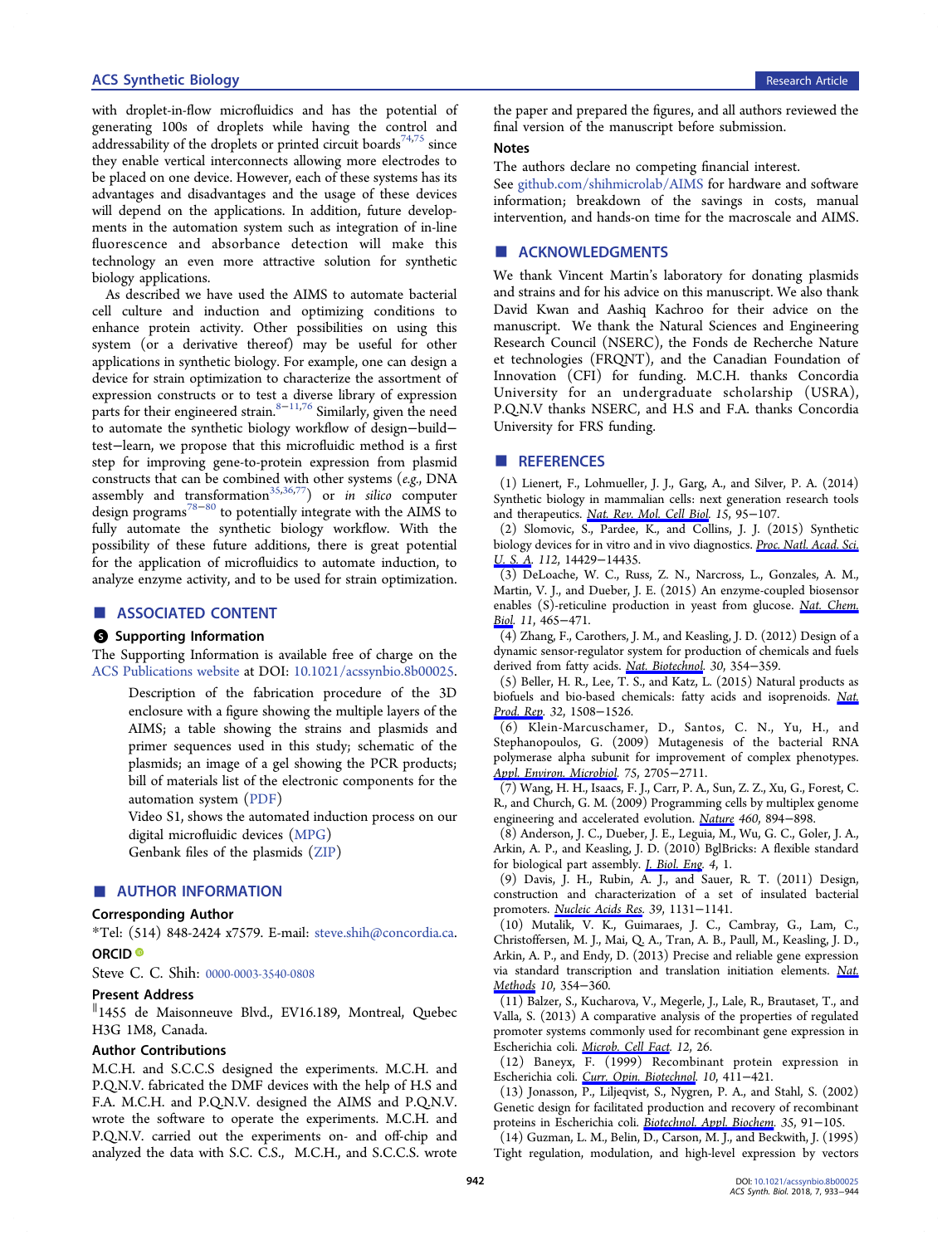<span id="page-10-0"></span>containing the arabinose PBAD promoter. [J. Bacteriol.](http://pubs.acs.org/action/showLinks?pmid=7608087&crossref=10.1128%2Fjb.177.14.4121-4130.1995&coi=1%3ACAS%3A528%3ADyaK2MXmvV2gtL8%253D&citationId=p_n_36_1) 177, 4121− 4130.

(15) Sorensen, H. P., and Mortensen, K. K. (2005) Advanced genetic strategies for recombinant protein expression in Escherichia coli. [J.](http://pubs.acs.org/action/showLinks?pmid=15607230&crossref=10.1016%2Fj.jbiotec.2004.08.004&coi=1%3ACAS%3A528%3ADC%252BD2cXhtFahsr7P&citationId=p_n_37_1) [Biotechnol.](http://pubs.acs.org/action/showLinks?pmid=15607230&crossref=10.1016%2Fj.jbiotec.2004.08.004&coi=1%3ACAS%3A528%3ADC%252BD2cXhtFahsr7P&citationId=p_n_37_1) 115, 113−128.

(16) Studier, F. W., Rosenberg, A. H., Dunn, J. J., and Dubendorff, J. W. (1990) Use of T7 RNA polymerase to direct expression of cloned genes. [Methods Enzymol](http://pubs.acs.org/action/showLinks?pmid=2199796&crossref=10.1016%2F0076-6879%2890%2985008-C&coi=1%3ACAS%3A528%3ADyaK3cXlsVKltro%253D&citationId=p_n_40_1). 185, 60−89.

 $(17)$  Tegel, H., Ottosson, J., and Hober, S.  $(2011)$  Enhancing the protein production levels in Escherichia coli with a strong promoter. FEBS I. 278, 729-739.

(18) Jensen, P. R., Westerhoff, H. V., and Michelsen, O. (1993) The use of lac-type promoters in control analysis. [Eur. J. Biochem](http://pubs.acs.org/action/showLinks?pmid=8425528&crossref=10.1111%2Fj.1432-1033.1993.tb19885.x&coi=1%3ACAS%3A528%3ADyaK3sXnsVKmsw%253D%253D&citationId=p_n_46_1). 211, 181−191.

(19) Grabski, A., Mehler, M., and Drott, D. (2003) Unattended highdensity cell growth and induction of protein expression with the Overnight Express Autoinduction System. InNovations 17, 3−8.

(20) Studier, F. W. (2005) Protein production by auto-induction in high-density shaking cultures. [Protein Expression Purif](http://pubs.acs.org/action/showLinks?pmid=15915565&crossref=10.1016%2Fj.pep.2005.01.016&coi=1%3ACAS%3A528%3ADC%252BD2MXjsFCktLw%253D&citationId=p_n_52_1). 41, 207−234.

(21) Tsao, C. Y., Hooshangi, S., Wu, H. C., Valdes, J. J., and Bentley, W. E. (2010) Autonomous induction of recombinant proteins by minimally rewiring native quorum sensing regulon of E. coli. [Metab.](http://pubs.acs.org/action/showLinks?pmid=20060924&crossref=10.1016%2Fj.ymben.2010.01.002&coi=1%3ACAS%3A528%3ADC%252BC3cXkvFCisLY%253D&citationId=p_n_55_1) [Eng.](http://pubs.acs.org/action/showLinks?pmid=20060924&crossref=10.1016%2Fj.ymben.2010.01.002&coi=1%3ACAS%3A528%3ADC%252BC3cXkvFCisLY%253D&citationId=p_n_55_1) 12, 291−297.

(22) Nocadello, S., and Swennen, E. F. (2012) The new pLAI (lux regulon based auto-inducible) expression system for recombinant protein production in Escherichia coli. [Microb. Cell Fact.](http://pubs.acs.org/action/showLinks?pmid=22222111&crossref=10.1186%2F1475-2859-11-3&coi=1%3ACAS%3A528%3ADC%252BC38XjsVaqs74%253D&citationId=p_n_58_1) 11, 3.

(23) Briand, L., Marcion, G., Kriznik, A., Heydel, J. M., Artur, Y., Garrido, C., Seigneuric, R., and Neiers, F. (2016) A self-inducible heterologous protein expression system in Escherichia coli. Sci. [Rep](http://pubs.acs.org/action/showLinks?coi=1%3ACAS%3A528%3ADC%252BC28XhsV2ktLbN&citationId=p_n_59_1). 6, 33037.

(24) Grabski, A., Mehler, M., and Drott, D. (2005) The Overnight Express Autoinduction System: High-density cell growth and protein expression while you sleep. [Nat. Methods](http://pubs.acs.org/action/showLinks?crossref=10.1038%2Fnmeth0305-233&coi=1%3ACAS%3A528%3ADC%252BD2MXisVGns78%253D&citationId=p_n_60_1) 2, 233−235.

(25) Faust, G., Stand, A., and Weuster-Botz, D. (2015) IPTG can replace lactose in auto-induction media to enhance protein expression in batch-cultured Escherichia coli. [Eng. Life Sci.](http://pubs.acs.org/action/showLinks?crossref=10.1002%2Felsc.201500011&coi=1%3ACAS%3A528%3ADC%252BC2MXhtVWqsLnJ&citationId=p_n_63_1) 15, 824−829.

(26) Huang, H., and Densmore, D. (2014) Integration of microfluidics into the synthetic biology design flow. [Lab Chip](http://pubs.acs.org/action/showLinks?pmid=25012162&crossref=10.1039%2FC4LC00509K&coi=1%3ACAS%3A528%3ADC%252BC2cXhtVaisLjI&citationId=p_n_66_1) 14, 3459−3474.

(27) Linshiz, G., Jensen, E., Stawski, N., Bi, C., Elsbree, N., Jiao, H., Kim, J., Mathies, R., Keasling, J. D., and Hillson, N. J. (2016) End-toend automated microfluidic platform for synthetic biology: from design to functional analysis. *[J. Biol. Eng.](http://pubs.acs.org/action/showLinks?pmid=26839585&crossref=10.1186%2Fs13036-016-0024-5&coi=1%3ACAS%3A528%3ADC%252BC28XitFeqsrbK&citationId=p_n_69_1)* 10, 3.

(28) Luke, C. S., Selimkhanov, J., Baumgart, L., Cohen, S. E., Golden, S. S., Cookson, N. A., and Hasty, J. (2016) A microfluidic platform for long-Term monitoring of algae in a dynamic environment. [ACS Synth.](http://pubs.acs.org/action/showLinks?system=10.1021%2Facssynbio.5b00094&coi=1%3ACAS%3A528%3ADC%252BC2MXhsVartL3N&citationId=p_n_70_1) [Biol](http://pubs.acs.org/action/showLinks?system=10.1021%2Facssynbio.5b00094&coi=1%3ACAS%3A528%3ADC%252BC2MXhsVartL3N&citationId=p_n_70_1). 5, 8−14.

(29) Nayak, S., Sridhara, A., Melo, R., Richer, L., Chee, N. H., Kim, J., Linder, V., Steinmiller, D., Sia, S. K., and Gomes-Solecki, M. (2016) Microfluidics-based point-of-care test for serodiagnosis of Lyme [Disease.](http://pubs.acs.org/action/showLinks?crossref=10.1038%2Fsrep35069&citationId=p_n_73_1) Sci. Rep. 6, 35069.

(30) Kong, D. S., Thorsen, T. A., Babb, J., Wick, S. T., Gam, J. J., Weiss, R., and Carr, P. A. (2017) Open-source, community-driven microfluidics with Metafluidics. [Nat. Biotechnol.](http://pubs.acs.org/action/showLinks?pmid=28591125&crossref=10.1038%2Fnbt.3873&citationId=p_n_74_1) 35, 523−529.

(31) Jebrail, M. J., Bartsch, M. S., and Patel, K. D. (2012) Digital microfluidics: a versatile tool for applications in chemistry, biology and medicine. [Lab Chip](http://pubs.acs.org/action/showLinks?pmid=22699371&crossref=10.1039%2Fc2lc40318h&coi=1%3ACAS%3A528%3ADC%252BC38XovVylsL8%253D&citationId=p_n_77_1) 12, 2452−2463.

(32) Samiei, E., Tabrizian, M., and Hoorfar, M. (2016) A review of digital microfluidics as portable platforms for lab-on a-chip applications. [Lab Chip](http://pubs.acs.org/action/showLinks?pmid=27272540&crossref=10.1039%2FC6LC00387G&coi=1%3ACAS%3A528%3ADC%252BC28XovVejs7c%253D&citationId=p_n_80_1) 16, 2376−2396.

(33) Choi, K., Ng, A. H., Fobel, R., and Wheeler, A. R. (2012) Digital microfluidics. Annu. [Rev. Anal. Chem.](http://pubs.acs.org/action/showLinks?crossref=10.1146%2Fannurev-anchem-062011-143028&coi=1%3ACAS%3A528%3ADC%252BC38Xht1GmtLnF&citationId=p_n_83_1) 5, 413−440.

(34) Ben Yehezkel, T., Rival, A., Raz, O., Cohen, R., Marx, Z., Camara, M., Dubern, J. F., Koch, B., Heeb, S., Krasnogor, N., Delattre, C., and Shapiro, E. (2016) Synthesis and cell-free cloning of DNA libraries using programmable microfluidics. [Nucleic Acids Res.](http://pubs.acs.org/action/showLinks?pmid=26481354&crossref=10.1093%2Fnar%2Fgkv1087&citationId=p_n_86_1) 44, e35.

(35) Gach, P. C., Shih, S. C. C., Sustarich, J., Keasling, J. D., Hillson, N. J., Adams, P. D., and Singh, A. K. (2016) A Droplet Microfluidic Platform for Automating Genetic Engineering. [ACS Synth. Biol](http://pubs.acs.org/action/showLinks?system=10.1021%2Facssynbio.6b00011&coi=1%3ACAS%3A528%3ADC%252BC28Xhslyru74%253D&citationId=p_n_87_1). 5, 426−433.

(36) Shih, S. C. C., Goyal, G., Kim, P. W., Koutsoubelis, N., Keasling, J. D., Adams, P. D., Hillson, N. J., and Singh, A. K. (2015) A versatile microfluidic device for automating synthetic biology. [ACS Synth. Biol.](http://pubs.acs.org/action/showLinks?system=10.1021%2Facssynbio.5b00062&citationId=p_n_90_1) 10, 1151−1164.

(37) Choi, Y. J., Morel, L., Le Francois, T., Bourque, D., Bourget, L., Groleau, D., Massie, B., and Miguez, C. B. (2010) Novel, versatile, and tightly regulated expression system for Escherichia coli strains. [Appl.](http://pubs.acs.org/action/showLinks?pmid=20562288&crossref=10.1128%2FAEM.00413-10&coi=1%3ACAS%3A528%3ADC%252BC3cXhtFWnurrM&citationId=p_n_93_1) [Environ. Microbiol](http://pubs.acs.org/action/showLinks?pmid=20562288&crossref=10.1128%2FAEM.00413-10&coi=1%3ACAS%3A528%3ADC%252BC3cXhtFWnurrM&citationId=p_n_93_1). 76, 5058−5066.

(38) Gladden, J. M., Park, J. I., Bergmann, J., Reyes-Ortiz, V., D'Haeseleer, P., Quirino, B. F., Sale, K. L., Simmons, B. A., and Singer, S. W. (2014) Discovery and characterization of ionic liquid-tolerant thermophilic cellulases from a switchgrass-adapted microbial community. [Biotechnol. Biofuels](http://pubs.acs.org/action/showLinks?pmid=24479406&crossref=10.1186%2F1754-6834-7-15&coi=1%3ACAS%3A528%3ADC%252BC2MXjsFaqsbk%253D&citationId=p_n_96_1) 7, 15.

(39) Shih, S. C. C., Gach, P. C., Sustarich, J., Simmons, B. A., Adams, P. D., Singh, S., and Singh, A. K. (2015) A droplet-to-digital (D2D) microfluidic device for single cell assays. [Lab Chip](http://pubs.acs.org/action/showLinks?pmid=25354549&crossref=10.1039%2FC4LC00794H&coi=1%3ACAS%3A528%3ADC%252BC2cXhvVemtLvE&citationId=p_n_97_1) 15, 225−236.

(40) Vo, P. Q. N., Husser, M., Ahmadi, F., Sinha, H., and Shih, S. C. C. (2017) Image-based feedback and analysis system for digital microfluidics. [Lab Chip](http://pubs.acs.org/action/showLinks?pmid=28871290&crossref=10.1039%2FC7LC00826K&coi=1%3ACAS%3A528%3ADC%252BC2sXhsVGis7fL&citationId=p_n_100_1) 17, 3437−3446.

(41) Au, S. H., Kumar, P., and Wheeler, A. R. (2011) A new angle on pluronic additives: advancing droplets and understanding in digital microfluidics. [Langmuir](http://pubs.acs.org/action/showLinks?system=10.1021%2Fla201185c&coi=1%3ACAS%3A528%3ADC%252BC3MXnt1Gntbg%253D&citationId=p_n_103_1) 27, 8586−8594.

(42) Shih, S. C. C., Barbulovic-Nad, I., Yang, X., Fobel, R., and Wheeler, A. R. (2013) Digital microfluidics with impedance sensing for integrated cell culture and analysis. [Biosens. Bioelectron](http://pubs.acs.org/action/showLinks?pmid=23208104&crossref=10.1016%2Fj.bios.2012.10.035&coi=1%3ACAS%3A528%3ADC%252BC3sXisVyis7c%253D&citationId=p_n_106_1). 42, 314− 320.

(43) Shih, S. C. C., Mufti, N. S., Chamberlain, M. D., Kim, J., and Wheeler, A. R. (2014) A droplet-based screen for wavelength-dependent lipid production in algae. [Energy Environ. Sci.](http://pubs.acs.org/action/showLinks?crossref=10.1039%2Fc4ee01123f&coi=1%3ACAS%3A528%3ADC%252BC2cXhtVymu7%252FE&citationId=p_n_107_1) 7, 2366− 2375.

(44) Haynes, K. A., Ceroni, F., Flicker, D., Younger, A., and Silver, P. A. (2012) A sensitive switch for visualizing natural gene silencing in single cells. [ACS Synth. Biol](http://pubs.acs.org/action/showLinks?system=10.1021%2Fsb3000035&coi=1%3ACAS%3A528%3ADC%252BC38XjtVWis74%253D&citationId=p_n_108_1). 1, 99-106.

(45) Oishi, K., and Klavins, E. (2014) Framework for engineering finite state machines in gene regulatory networks. [ACS Synth. Biol.](http://pubs.acs.org/action/showLinks?system=10.1021%2Fsb4001799&coi=1%3ACAS%3A528%3ADC%252BC2cXivFWntLs%253D&citationId=p_n_111_1) 3, 652−665.

(46) Markley, A. L., Begemann, M. B., Clarke, R. E., Gordon, G. C., and Pfleger, B. F. (2015) Synthetic biology toolbox for controlling gene expression in the cyanobacterium Synechococcus sp. strain PCC 7002. [ACS Synth. Biol.](http://pubs.acs.org/action/showLinks?system=10.1021%2Fsb500260k&coi=1%3ACAS%3A528%3ADC%252BC2cXhsFelsbjO&citationId=p_n_114_1) 4, 595-603.

(47) Redden, H., Morse, N., and Alper, H. S. (2015) The synthetic biology toolbox for tuning gene expression in yeast. [FEMS Yeast Res.](http://pubs.acs.org/action/showLinks?pmid=25047958&crossref=10.1093%2Ffemsyr%2Ffou003&coi=1%3ACAS%3A528%3ADC%252BC2sXhsVGgt7vI&citationId=p_n_117_1) 15, 1−10.

(48) Takahashi, C. N., Miller, A. W., Ekness, F., Dunham, M. J., and Klavins, E. (2015) A low cost, customizable turbidostat for use in synthetic circuit characterization. [ACS Synth. Biol](http://pubs.acs.org/action/showLinks?system=10.1021%2Fsb500165g&coi=1%3ACAS%3A528%3ADC%252BC2cXhtFOqtb7P&citationId=p_n_120_1). 4, 32−38.

(49) Al Taweel, A. M., Shah, Q., and Aufderheide, B. (2012) Effect of Mixing on Microorganism Growth in Loop Bioreactors. Int. J. Chem. Eng. 2012, 12.

(50) Paik, P., Pamula, V. K., and Fair, R. B. (2003) Rapid droplet mixers for digital microfluidic systems. [Lab Chip](http://pubs.acs.org/action/showLinks?pmid=15007455&crossref=10.1039%2FB307628H&coi=1%3ACAS%3A528%3ADC%252BD2cXitlaiuw%253D%253D&citationId=p_n_124_1) 3, 253-259.

(51) Au, S. H., Shih, S. C. C., and Wheeler, A. R. (2011) Integrated microbioreactor for culture and analysis of bacteria, algae and yeast. [Biomed. Microdevices](http://pubs.acs.org/action/showLinks?pmid=20838902&crossref=10.1007%2Fs10544-010-9469-3&coi=1%3ACAS%3A528%3ADC%252BC3MXht1Cntb4%253D&citationId=p_n_127_1) 13, 41−50.

(52) Lu, H. W., Bottausci, F., Fowler, J. D., Bertozzi, A. L., Meinhart, C., and Kim, C. J. (2008) A study of EWOD-driven droplets by PIV investigation. [Lab Chip](http://pubs.acs.org/action/showLinks?pmid=18305865&crossref=10.1039%2Fb717141b&coi=1%3ACAS%3A528%3ADC%252BD1cXisFSrs7k%253D&citationId=p_n_130_1) 8, 456−461.

(53) Lee, C. P., Chen, H. C., and Lai, M. F. (2012) Electrowetting on dielectric driven droplet resonance and mixing enhancement in parallel-plate configuration. [Biomicrofluidics](http://pubs.acs.org/action/showLinks?pmid=22662081&crossref=10.1063%2F1.3673258&coi=1%3ACAS%3A280%3ADC%252BC38nos1Sgsw%253D%253D&citationId=p_n_133_1) 6, 12814−128148.

(54) Abdelgawad, M., Park, P., and Wheeler, A. R. (2009) Optimization of device geometry in single-plate digital microfluidics. [J. Appl. Phys.](http://pubs.acs.org/action/showLinks?crossref=10.1063%2F1.3117216&coi=1%3ACAS%3A528%3ADC%252BD1MXmtVChtbo%253D&citationId=p_n_136_1) 105, 094506.

(55) Zeng, J., and Korsmeyer, T. (2004) Principles of droplet electrohydrodynamics for lab-on-a-chip. [Lab Chip](http://pubs.acs.org/action/showLinks?pmid=15269791&crossref=10.1039%2Fb403082f&coi=1%3ACAS%3A528%3ADC%252BD2cXlvVKms7g%253D&citationId=p_n_137_1) 4, 265−277.